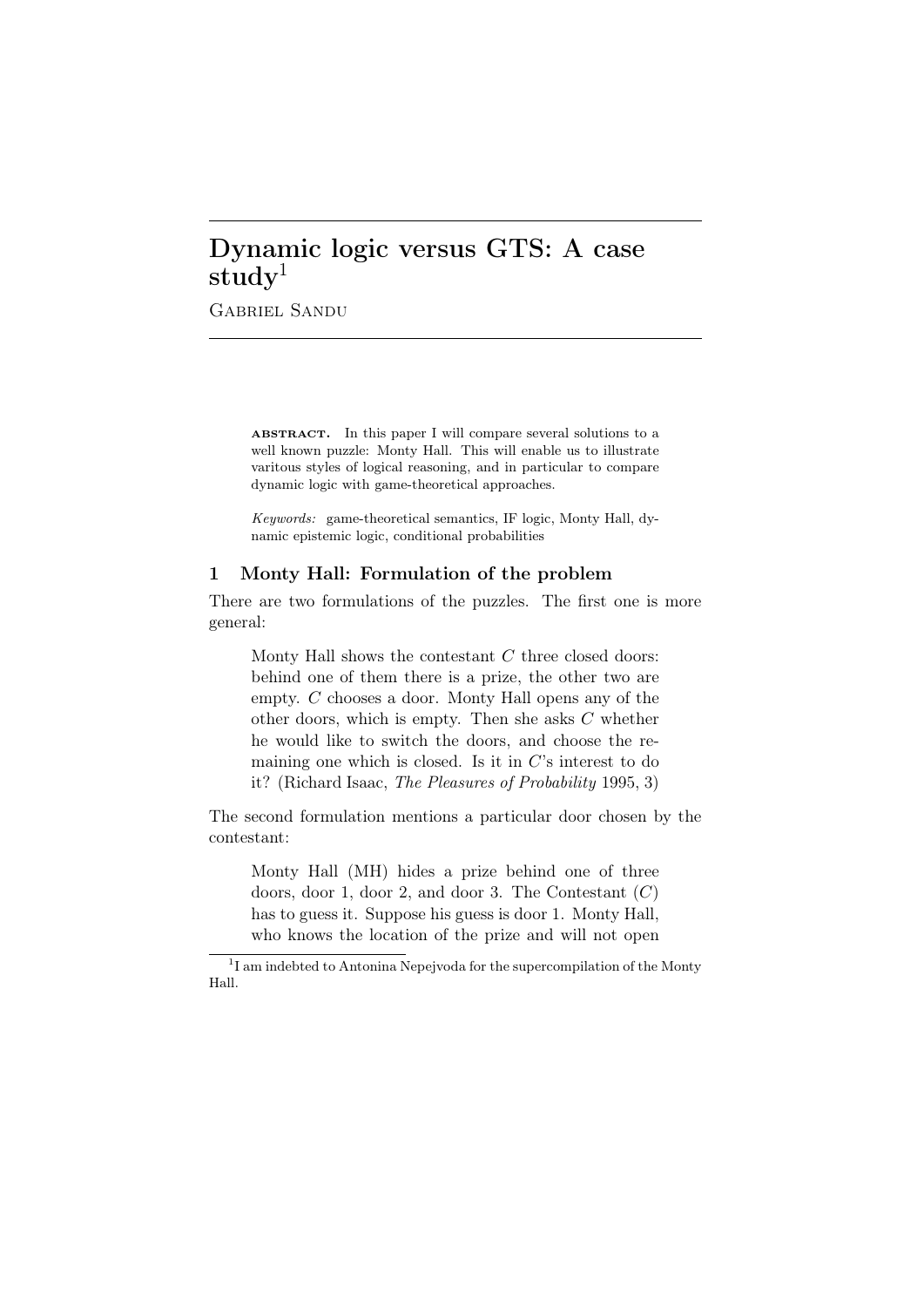that door, opens door 3 and reveals that there is no prize behind it. She then asks *C* whether he wishes to change from his initial guess to Door 2. Will changing to door 2 improve *C*'s chances of winning the prize? (Grinstead and Snell*, Introduction to Probabilities*, 1998)

The second formulation of the problem 'asks for the *conditional probability* that *C* wins if she switches doors, *given that* she has chosen door 1 and that Monty Hall has chosen door 3' (Grinsteas and Snell). On the other side, the first formulation is about the comparative probabilities of two kinds of *strategies* for *C*, the 'switch' strategy and the 'stay' strategy:

We say that *C* is using the 'stay' strategy if she picks a door, and, if offered a chance to switch to another door, declines to do so (i.e., he stays with his original choice). Similarly, we say that *C* is using the 'switch' strategy if he picks a door, and, if offered a chance to switch to another door, takes the offer. Now suppose that *C* decides in advance to play the 'stay' strategy. Her only action in this case is to pick a door (and decline an invitation to switch, if one is offered). What is the probability that she wins a car? The same question can be asked about the 'switch' strategy. (Grinstead and Snell*, Introduction to Probabilities*, p. 137)

It should come as no surprize that the second formulation lends itself naturally to a solution in terms of conditional probabilities and updates in dynamic epistemic logic (DEL). The first formulation, on the other side, suggests a game-theoretical solution. I will give one.

## 2 The conditional probabilities account

We consider the second variant of the puzzle. We start with some abbreviations:  $D_i$  is going to abbreviate 'The prize is behind Door *i*'; *B* will be an abbreviation for 'Monty Hall opens door 3'. We make the initial assumption that there is an equal probability that the prize is between each of the three doors. Hence

$$
P(D_1) = P(D_2) = P(D_3) = 1/3.
$$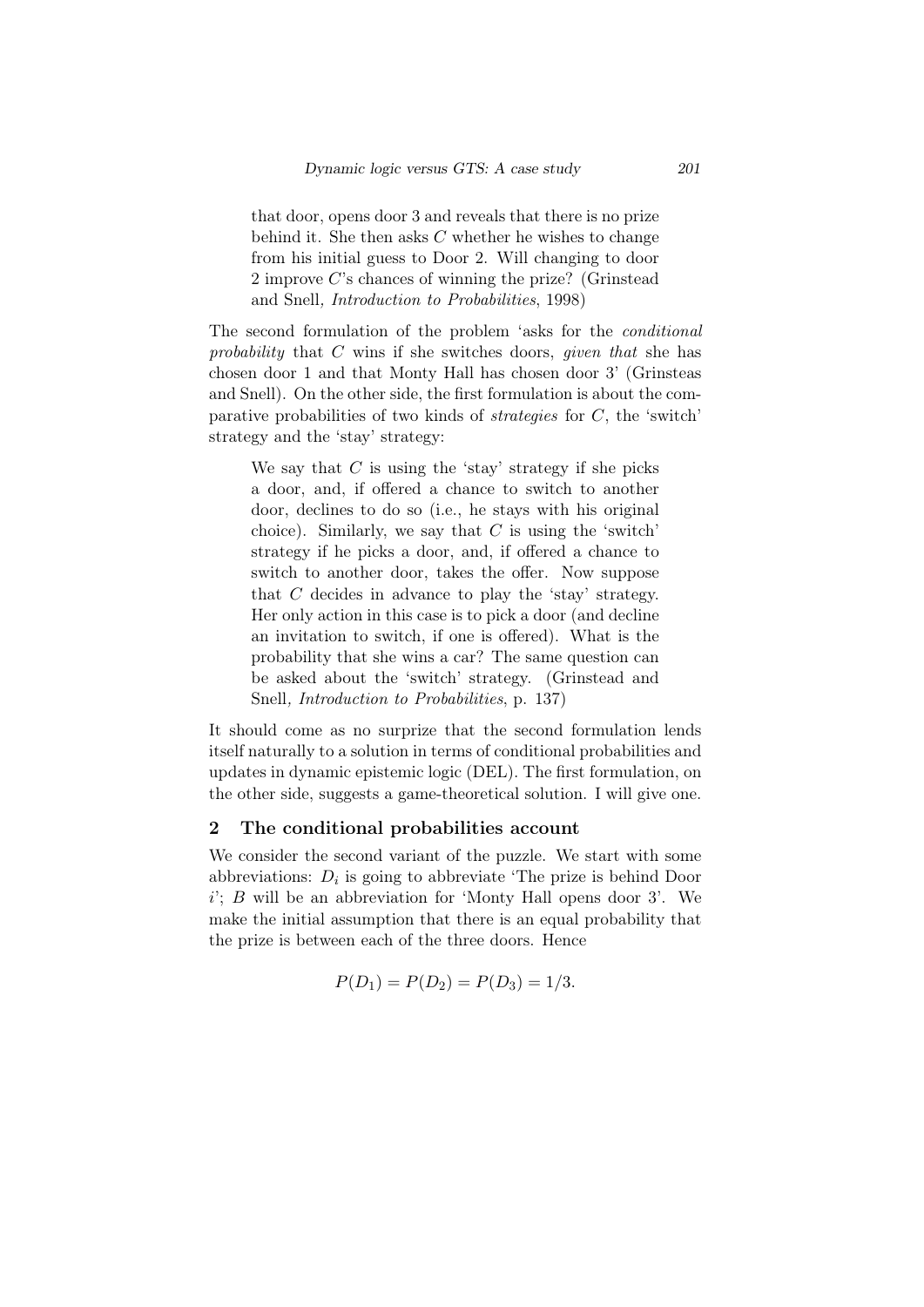The second assumption is that when she has a choice, Monty Hall opens at random one of the two doors. In our particular situation in which *C* chose door 1, Monty Hall opens at random door 2 or door 3. Hence  $P(B) = 1/2$ .

The other probabilities are calculated as follows.

- When  $D_1$ , Monty Hall is free to open door 2 or door 3:  $P(B/D_1) = 1/2,$
- When  $D_2$ , Monty Hall has to open door 3:  $P(B/D_2) = 1$
- When  $D_3$ , Monty Hall has to open door 2:  $P(B/D_3) = 0$ .

In order to solve the puzzle, we have to calculate three conditional probabilities:

- a)  $P(D_1/B)$ : the probability that the prize is behind door 1, given that Monty Hall opened door 3
- b)  $P(D_2/B)$ : the probability that the prize is behind door 2, given that Monty Hall opened door 3
- c)  $P(D_3/B)$ : the probability that the prize is behind door 3, given that Monty Hall opened door 3.

Using Bayes' theorem

$$
P(A/B) = (P(B/A) \times P(A))/(P(B))
$$

we obtain

$$
P(D_1/B) = \frac{P(B/D_1) \times P(D_1)}{P(B)} = \frac{1}{3}
$$
  
\n
$$
P(D_2/B) = \frac{P(B/D_2) \times P(D_2)}{P(B)} = \frac{2}{3}
$$
  
\n
$$
P(D_3/B) = \frac{P(B/D_3) \times P(D_3)}{P(B)} = 0
$$

Thus the answer to the initial question is: Yes, *C* should switch to door 2.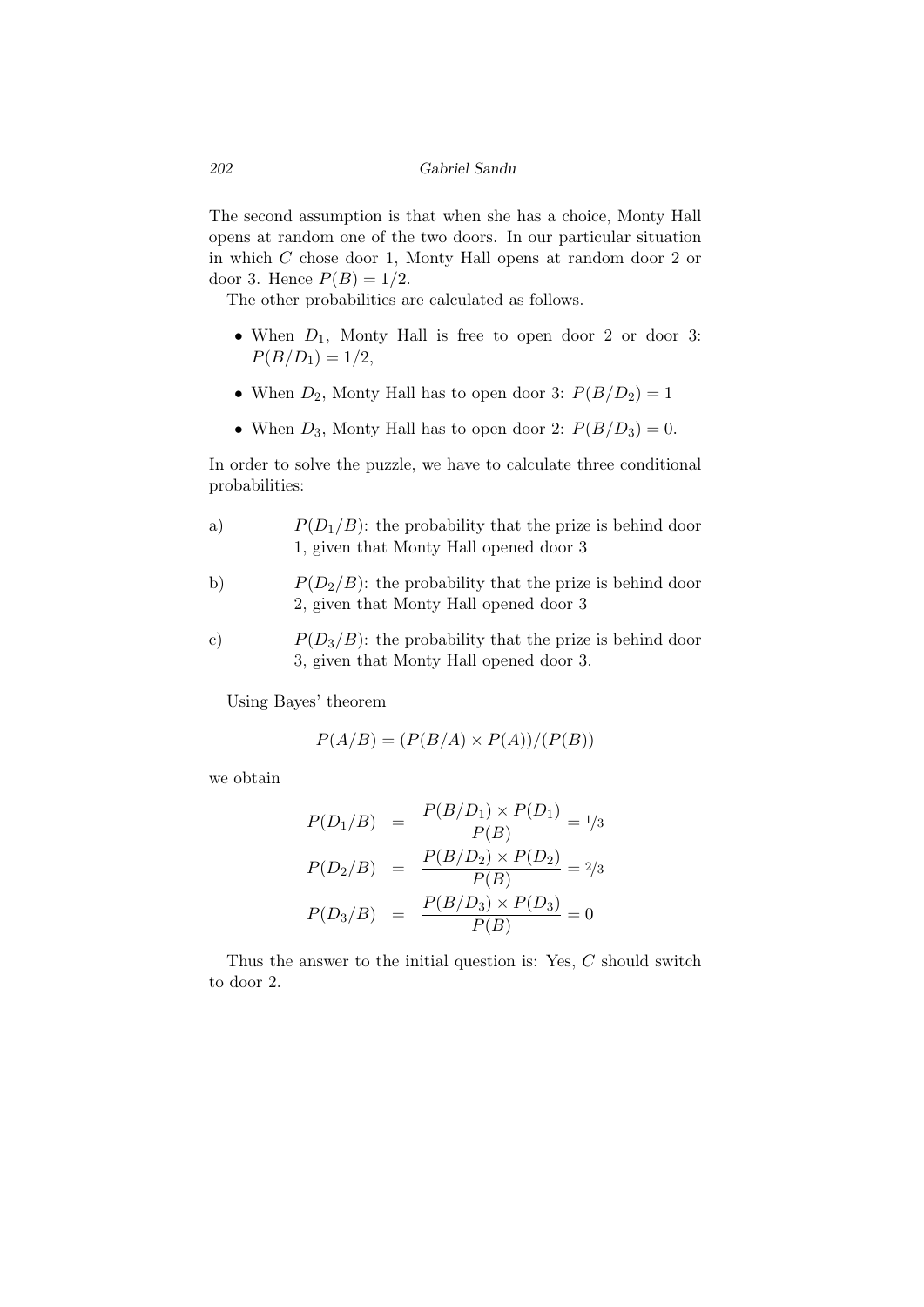### 3 Conditional probabilities: trees

In order to facilitate comparison, we shall present the same solution given above using trees. (This is also the solution in Grinstead and Snell 1998.) The tree will consist of 12 branches which corresponds extensionally to all the possible choices of Monty Hall and the Contestant. Each maximal branch has the form  $(x, y, z)$ , where:

- *• x* stands for the door with the prize,
- *• y* stands for the door chosen be *C*, and
- *• z* stands for the door opened by Monty Hall.

In addition we have the following restrictions:

- If  $x = y$ , then *z* takes two possible values; and
- If  $x \neq y$ , then *z* can take only one value.

Thus the sequence  $(1, 2, 3)$  represents the history:

1. MH hides the prize behind door 1; *C* chooses door 1; MH opens door 3.

It is customary in this setting to represent events as sets of branches of the tree. For instance, the event  $C_1$  of  $C$ 's choosing door 1 corresponds to

$$
C_1 = \{(1, 1, 2), (1, 1, 3), (2, 1, 3), (3, 1, 2)\},\
$$

the event *B* of Monty Hall's opening door 3 corresponds to

$$
B = \{(1, 1, 3), (1, 2, 3), (2, 1, 3)\},\
$$

and the event *C*1*∩B* of *C*'s choosing door 1 and Monty Hall opening door 3 corresponds to

$$
C_1 \cap B = \{ (2, 1, 3), (1, 1, 3) \}.
$$

Next, we endow the tree with a probability structure. First, we make the same assumptions as earlier: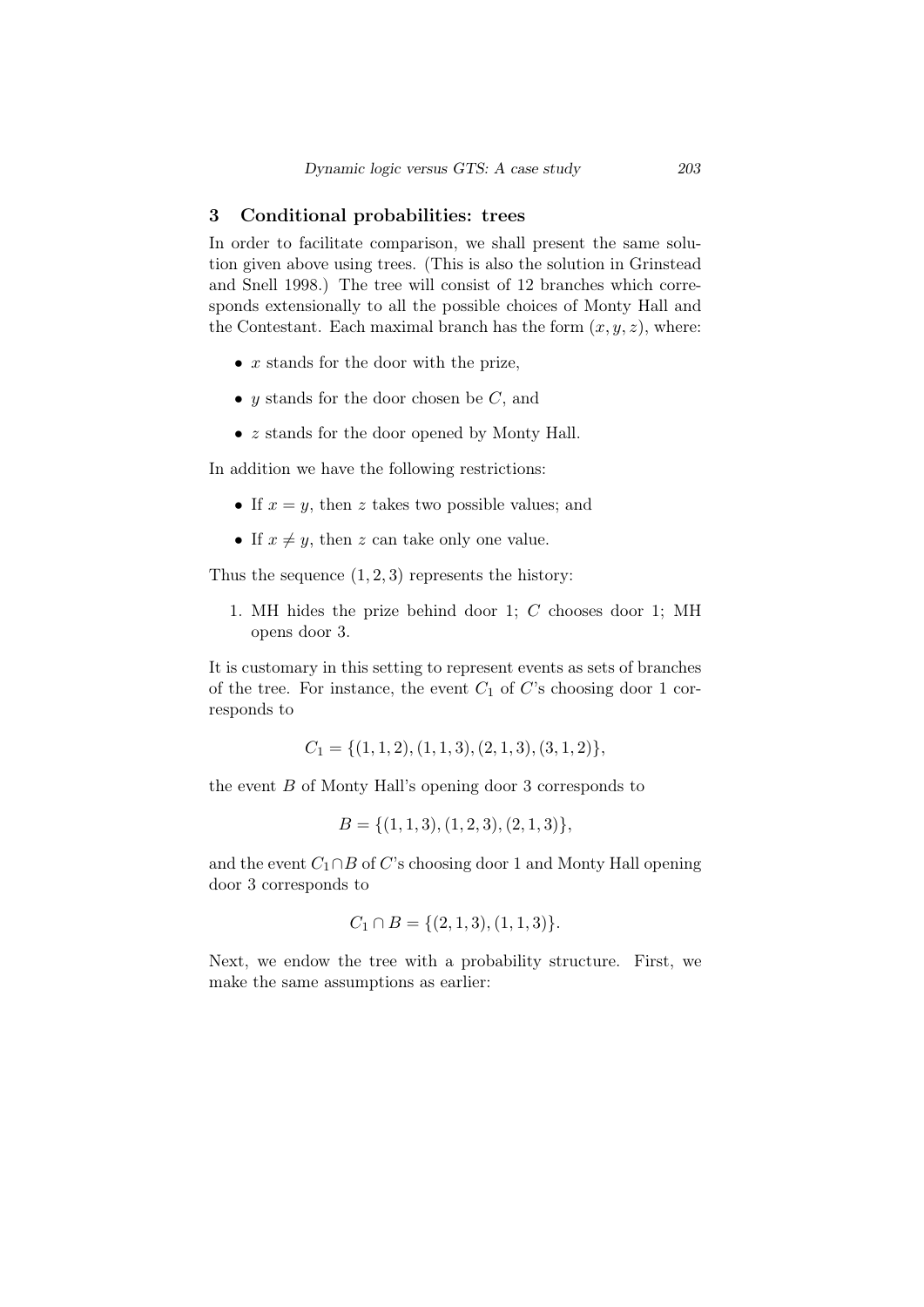- *•* The events of the car being hidden behind door 1, door 2, and door 3 are equiprobable
- *•* The events of *C*'s choosing door 1, door 2, and door 3 are equiprobable.
- *•* Whenever Monty Hall has a choice to open one of two doors, she chooses at random; and when she can open only one door, the probability is 1.

We can now calculate the probabilities of the events which interest us.

• The probability of the event  $C_1 \cap B = \{(2, 1, 3), (1, 1, 3)\}$ :

$$
P(\{(2,1,3),(1,1,3)\}) =
$$
  
\n
$$
P(2,1,3) + P(1,1,3) =
$$
  
\n
$$
(1/3 \times 1/3 \times 1) + (1/3 \times 1/3 \times 1/2) = 1/6
$$

• The probability of the event  $D_1 \cap C_1 \cap B = \{(1,1,3)\}$ :

$$
P(D_1 \cap C_1 \cap B) = \frac{1}{3} \times \frac{1}{3} \times \frac{1}{2} = \frac{1}{18} = \frac{1}{18}
$$

• The probability of the event  $D_2 \cap C_1 \cap B = \{(2, 1, 3)\}$ :

 $P(D_2 \cap C_1 \cap B) = \frac{1}{3} \times \frac{1}{3} \times 1 = \frac{1}{9} = \frac{1}{9}$ 

Finally, we apply Bayes' law to compute the probability that the car is behind door 1 given that *C* chose door 1and Monty Hall opend door 3,  $P(D_1/C_1 \cap B)$ , and the probability that the car is behind door 2 given that *C* chose door 1and Monty Hall opend door 3,  $P(D_2/C_1 \cap B)$ . We have

$$
P(D_1/C_1 \cap B) =
$$
  

$$
P(D_1 \cap C_1 \cap B)/P(C_1 \cap B) = \frac{1}{18/16} = \frac{1}{3}
$$

and

$$
P(D_2/C_1 \cap B) =
$$
  
 
$$
P(D_2 \cap C_1 \cap B) / P(C_1 \cap B) = \frac{1}{9} / \frac{1}{6} = \frac{2}{3}.
$$

We have obtained the same solution that above.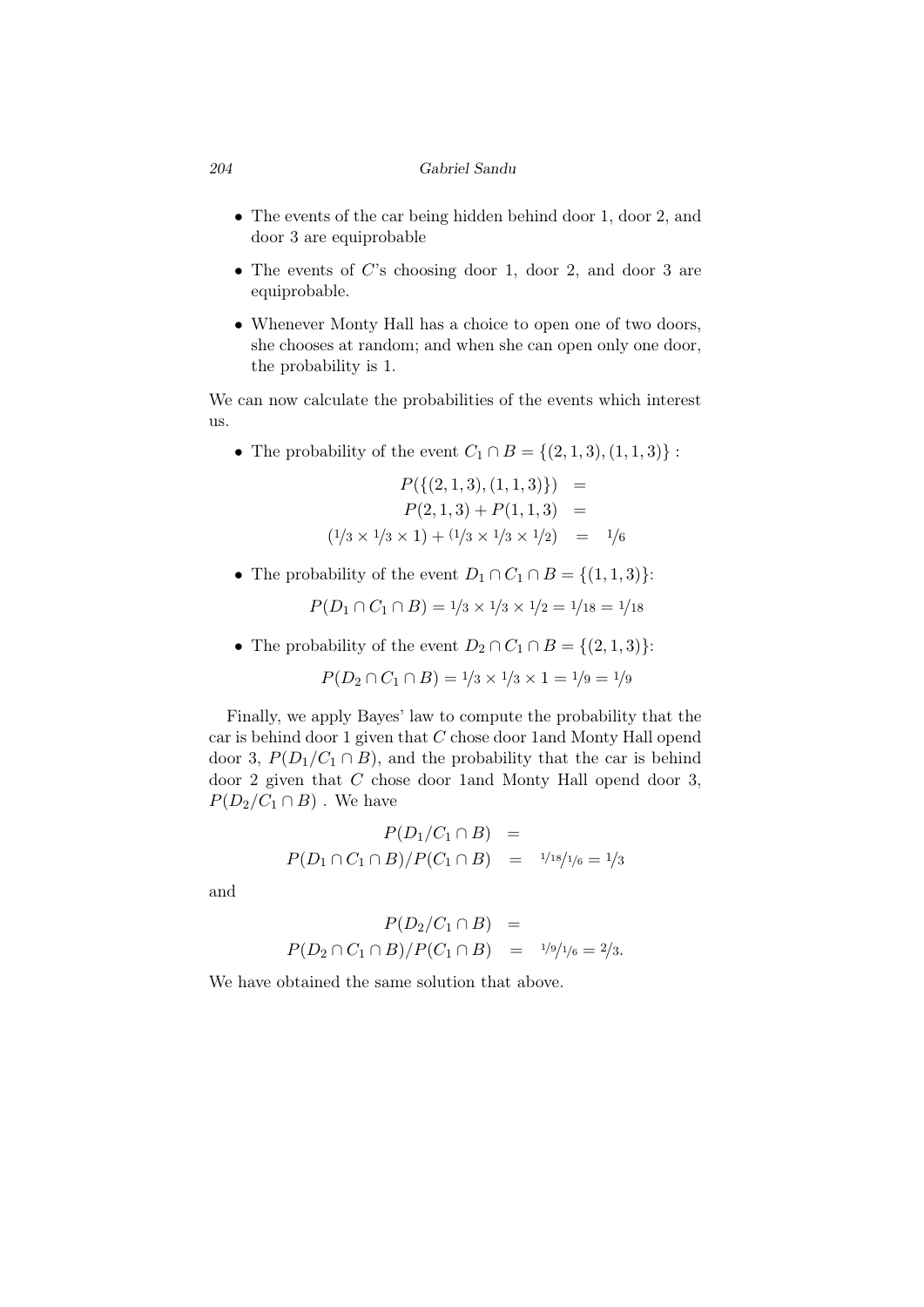# 4 Dynamic (Update) logic

#### 4.1 Product updates

We consider the formulation to Monty Hall in which *C* chooses door 1. This carves out a subtree from the big tree above which consists of four maximal branches:

$$
O1 = (1, 1, 2)\nO2 = (1, 1, 3)\nO3 = (2, 1, 3)\nO4 = (3, 1, 2)
$$

In update logic this tree is seen as generated in three stages.

- 1. First MH put the prize behind one of the three doors. This generates an epistemic model *M*<sup>1</sup> which corresponds to the first layer in the tree.
- 2.  $M_1$  is then updated with  $C's$  action  $a_1$ :  $C$  chooses door 1. The result is the product model *M*<sup>2</sup> which corresponds to the second layer.
- 3. Finally MH (publicly) opens some door. This updates *M*<sup>2</sup> with two possible actions,  $a_2(=$  she opens door 2), and  $a_3(=$ she opens door 3). The result is the product model  $M_3$ which corresponds to the third layer of the tree.

Each action is associated with a set of preconditions which specify in which circumstances (possible worlds) it may be performed. *C*'s and Monty Hall's actions are governed by the following principles which determine their preconditions:

- a) *C* may choose any of the three doors
- b) Monty Hall can open only a door that*C* did not choose, and where the car is not hidden.

Now some of the details.

The epistemic model *M*<sup>1</sup> has the form

$$
M_1 = (W_1, R_C^1, R_{MH}^1)
$$

where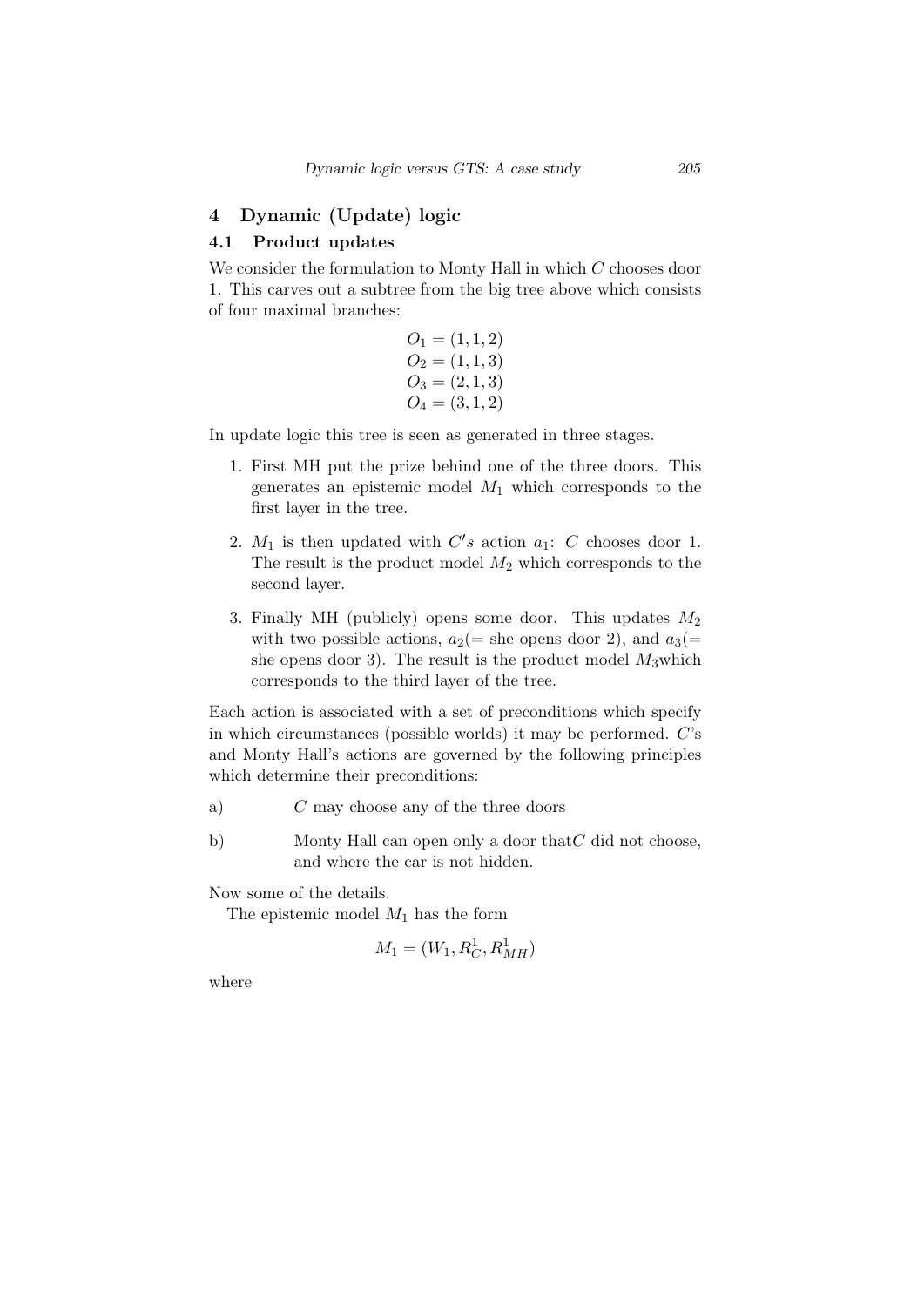- $W_1 = \{w_1, w_2, w_3\}$ ,  $(w_1$  represents the world where the car is behind door 1, etc)
- $R_{MH}^1 = \{(w, w) : w \in W_1\}$  (Monty Hall's actions are accessible to herself)
- $R_C = W_1 \times W_1$  (Monty Hall's actions are not accessible to the contestant *C*).

At stage (2),  $M_1$  is updated with the action model  $A_1 = (V_1, Q_C^1)$  $Q_{MH}^1$ , where  $V_1 = \{a_1\}$ . Given that  $a_1$  is a public action, both accessibility relations  $Q_C^1$  and  $Q_{MH}^1$  are  $V_1 \times V_1$ . From (a) we know that  $Pre(a_1) = W_1$ . Hence

$$
M_2 = M_1 \times A_1 = (W_2, R_C^2, R_{MH}^2)
$$

where

- $W_2 = W_1 \times V_1$ .
- $R_C^2 = W_2 \times W_2$  (all the worlds in  $W_2$  remain indistinguishable to *C*)
- $R_{MH}^2 = \{(w, a_1), (w, a_1) : w \in W_1\}$  (Monty Hall knows exactly where she is).

Let us abbreviate the possible worlds in  $W_2$  by:

$$
v_1 = (w_1, a_1)
$$
  
\n
$$
v_2 = (w_2, a_1)
$$
  
\n
$$
v_3 = (w_3, a_1)
$$

Finally, the product model *M*<sup>2</sup> is updated with the action model

$$
A_2 = (V_2, Q_C^2, Q_{MH}^2)
$$

where

- $V_2 = \{a_2, a_3\}$ ,  $(a_2 = \text{Monty Hall opens door 2, etc}).$
- $Q_C^2 = Q_{MH}^2 = \{(a_2, a_2), (a_3, a_3)\}.$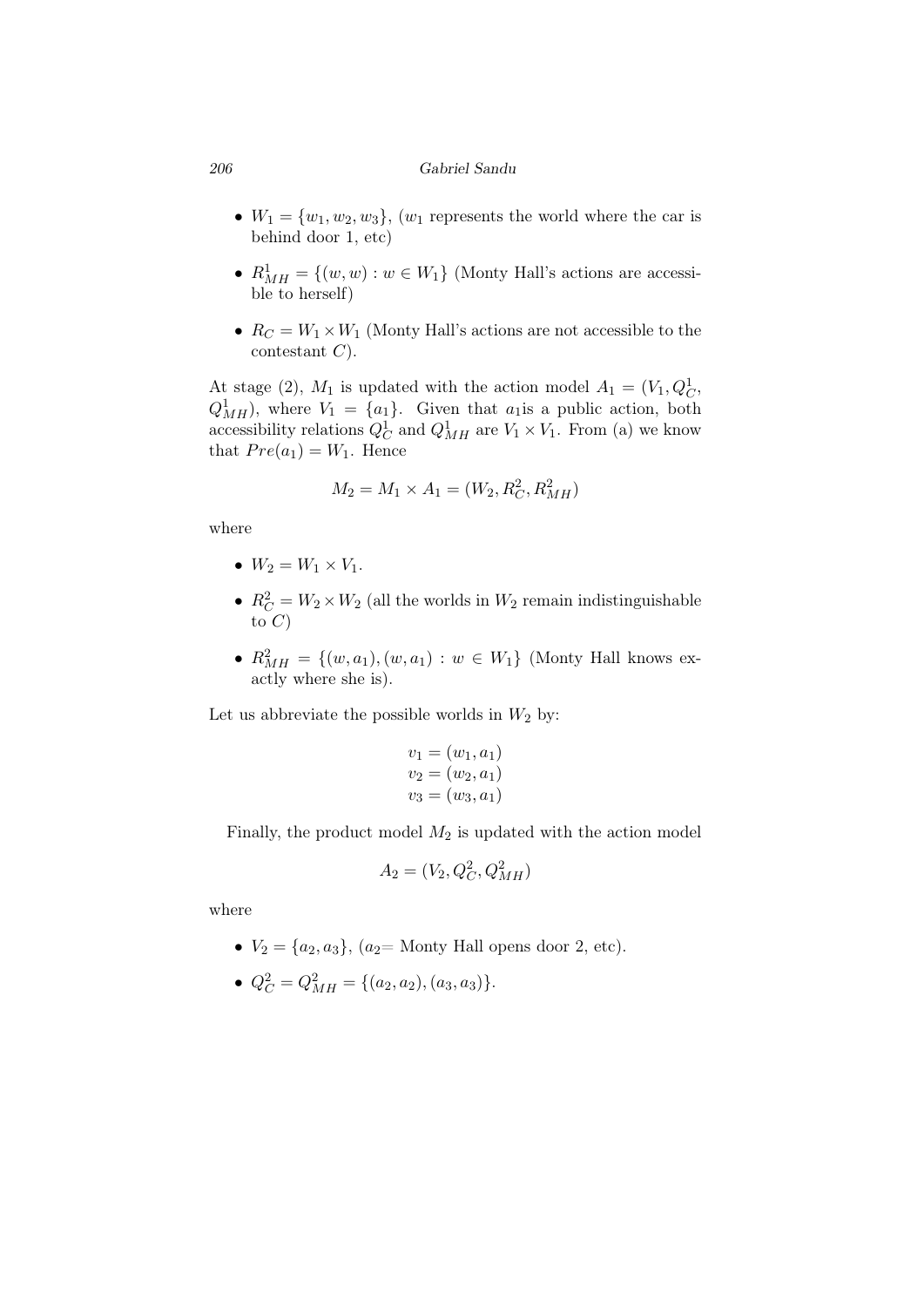From (b) we know that  $Pre(a_2) = \{v_1, v_3\}$  and  $Pre(a_3) = \{v_1, v_2\}$ . The result of the update is the product model

$$
M_3 = M_2 \times A_2 = (W_3, R_C^3, R_{MH}^3)
$$

where  $W_3 = W_2 \times A_2$  and the accessibility relations  $R_C^3$  and  $R_{MH}^3$ inherit the uncertainities from *M*2*.*

Let us abbreviate the possible worlds of  $W_3$  by:

$$
x = (w_1, a_1, a_2)
$$
  
\n
$$
y = (w_1, a_1, a_3)
$$
  
\n
$$
z = (w_2, a_1, a_3)
$$
  
\n
$$
u = (w_3, a_1, a_2)
$$

In order to give a solution to the puzzle, we need to establish what *C* knows at this stage, i.e.  $R_C^3$ . Given that  $a_2$  and  $a_3$  are public actions, *C* knows, after *a*<sup>2</sup> is performed, that she could be either in *x* or in *u*, i.e.  $R_C^3 x u$  and  $R_C^3 u x$  (plus the corresponding reflexivity conditions). And after *a*<sup>3</sup> is performed, she knows she can be either in *y* or in *z*, that is,  $R_C^3yz$  and  $R_C^3zy$  (plus the corresponding reflexivity conditions). Graphically:



4.2 Product updates with probabilities

Earlier on, we endowed trees with a probability structure. We now do the same for product update models. I follow very closely van Benthem (2003).

For epistemic models *M*, we consider, for each agent *i*, the equivalence classes  $D_{i,s} = \{t : R_i s t\}$ . Probability functions  $P_{i,s}$  are defined over the probability space  $D_{i,s}$ . For simplicity, we take these functions to be uniform: all the worlds in the set  $D_{i,s}$  are equiprobable. Following van Benthem, we simplify matters even more in finite models and assume that the functions  $P_{i,s}$  assign probabilities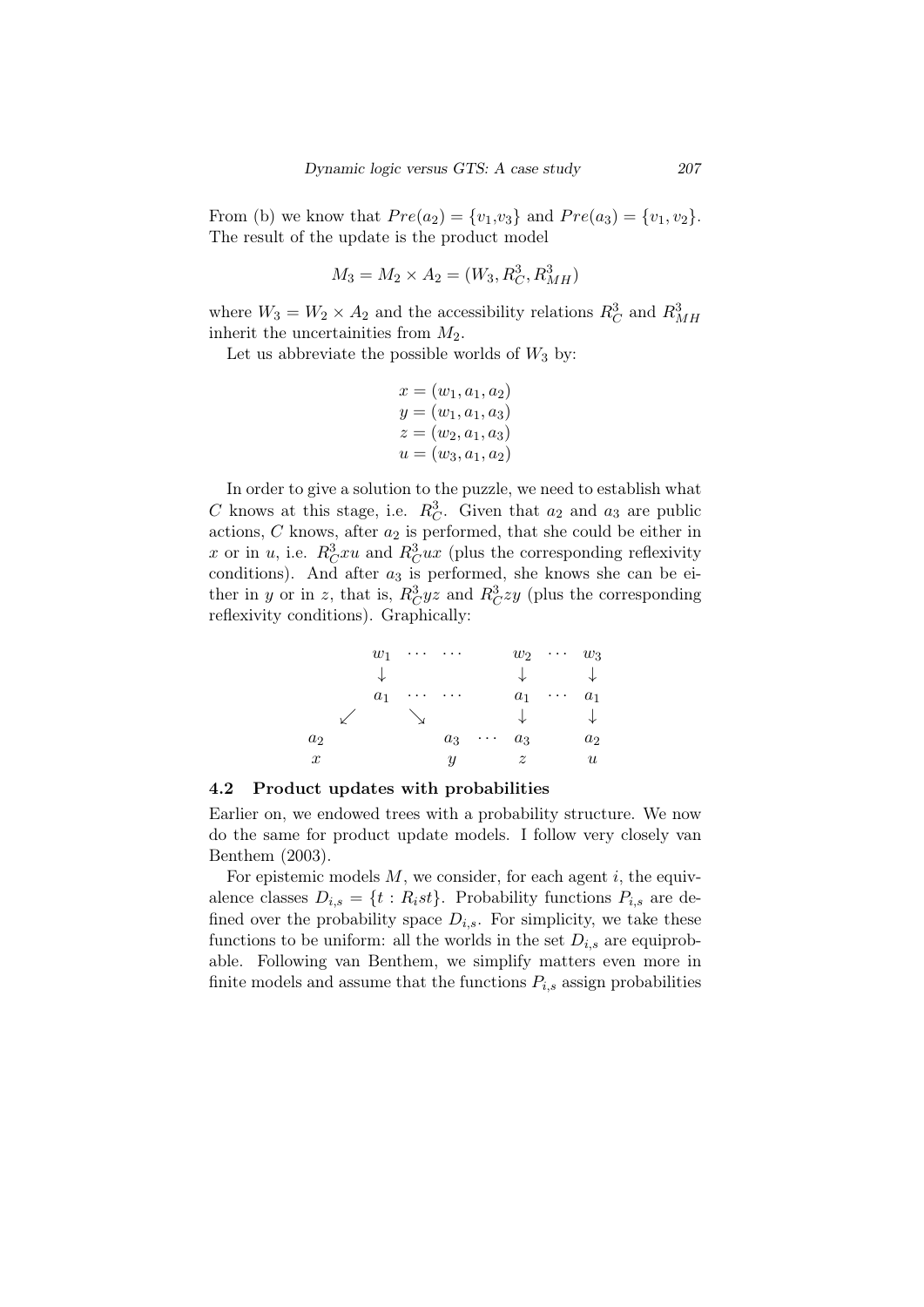$P_{i,s}(w)$  to single worlds *w*. We can then use sums of these values to assign probabilities to propositions, viewed as the set of worlds where they are true. Then we can interpret  $P_{i,s}(\varphi)$  as assigning a probabilistic value assigned to  $\varphi$  by the agent *i* in the possible world *s*. In case this value is 1, this will correspond to the assertion  $K_i\varphi$ .

Next, we assign probabilities to actions in the universe of the action models *A*. This is done relatively to a state *s*. The basic notion is  $P_{i,s}(a)$ : the probability that the agent *i* assigns to action *a* in the world *s*. In our example we assume that all this has been settled in some way or another, giving us agents' probabilities for worlds, and also for actions at worlds.

Finally we are ready to handle the puzzle. We are interested in the last update. Given that Monty Hall's action of opening a door is a public one, reference to the agent *i* does not matter, and we shall be concerned with probabilities functions of the form  $P_s(a)$ . We are interested in computing the relevant probabilities in

$$
M_3 = M_2 \times A_2 = (W_3, R_C^3, R_{MH}^3).
$$

More specifically, we are interested in the probabilities the agents assign to the possible worlds in *W*3. As mentioned, these worlds have the form  $v = (w_1, a_1)$ , etc.

The central notion is  $P_{c,(v,a)}(v',b)$ : the probability agent *C* assigns to the world  $(v', b)$  in the world  $(v, a)$ . In order to compute it, we need to know the probability  $P_{i,v}(v')$  that *C* assigns to the world  $v'$  in *v*, and the probability  $P_{v'}(b)$  assigned to the action *b* in the world  $v'$ . But this is not enough, for the action  $b$  could have been performed from any other world *u* indistinguishable (for agent *C*) from *v*. So we also need the probabilities  $P_{C,v}(u)$  for every *u* such that  $R_C v u$  together with the probabilities  $P_u(b)$ . Then we use the formula:

$$
P_{C,(v,a)}(v',b) = \frac{P_{C,v}(v') \times P_{v'}(b)}{\sum_{R_C v u} P_{C,v}(u) \times P_u(b)}
$$

Thus in our case we need to compute the value of

$$
P_{C,v_1}(v_1) = P_{c,(w_1,a_1)}(w_1,a_1)
$$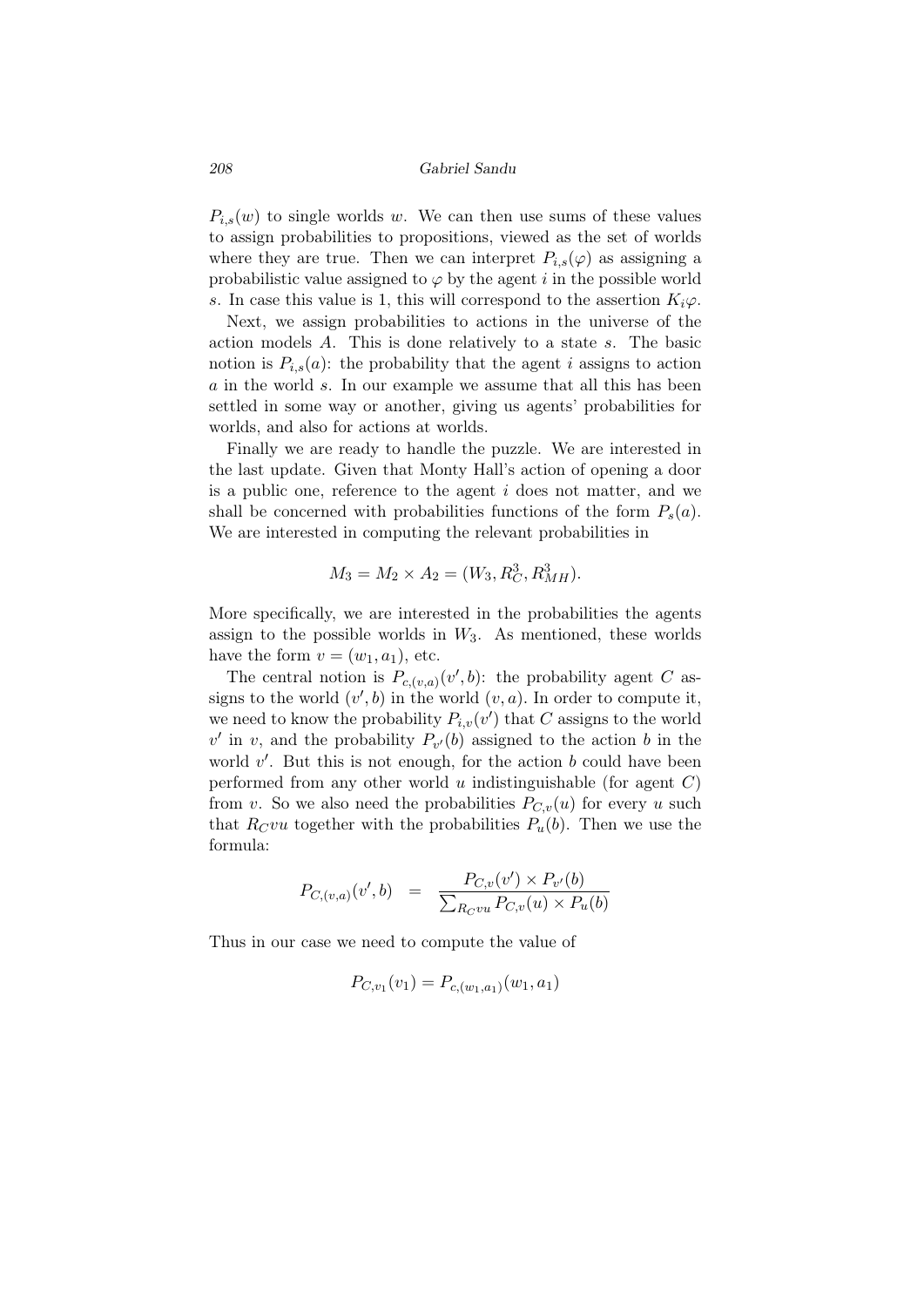and that of

$$
P_{C,v_1}(v_2) = P_{c,(w_1,a_1)}(w_2,a_1).
$$

We have

$$
P_{C,(w_1,a_1)}(w_1, a_1) = P_{C,w_1}(w_1) \times P_{w_1}(a_1)
$$
  
\n
$$
P_{C,w_1}(w_1) \times P_{w_1}(a_1) + P_{C,w_1}(w_2) \times P_{w_2}(a_1) + P_{C,w_1}(w_3) \times P_{w_3}(a_1) = \frac{1}{3} \times 1
$$
  
\n
$$
\frac{1}{3} \times 1 + \frac{1}{3} \times 1 + \frac{1}{3} \times 1
$$
  
\n
$$
= \frac{1}{3}.
$$

A similar computation yields

$$
P_{C,v_1}(v_2) = P_{C,(w_1,a_1)}(w_2,a_1) = \frac{1}{3}
$$

Finally we are interested in

$$
P_{C,x}(y) = P_{C,(v_1,a_3)}(v_1,a_3)
$$

and

$$
P_{c,x}(z) = P_{c,(v_1,a_3)}(v_2,a_3).
$$

The first one represents the probability that *C* assigns in the (actual) world  $(v_1, a_3)$  (the prize is behind door 1, *C* chooses door 1, Monty Hall opens door 3) to the very same world; the second one represents the probability that *C* assigns in the world  $(v_1, a_3)$  to the world  $(v_2, a_3)$  which is identical to the actual world, except for the prize being behind door 2.

We have

$$
P_{C,(v_1,a_3)}(v_1, a_3) =
$$
  
\n
$$
\frac{P_{C,v_1}(v_1) \times P_{v_1}(a_3)}{P_{C,v_1}(v_1) \times P_{v_1}(a_3) + P_{C,v_1}(v_2) \times P_{v_2}(a_3)} =
$$
  
\n
$$
\frac{\frac{1}{3} \times \frac{1}{2}}{\frac{1}{3} \times \frac{1}{2} + \frac{1}{3} \times 1} = \frac{1}{3}
$$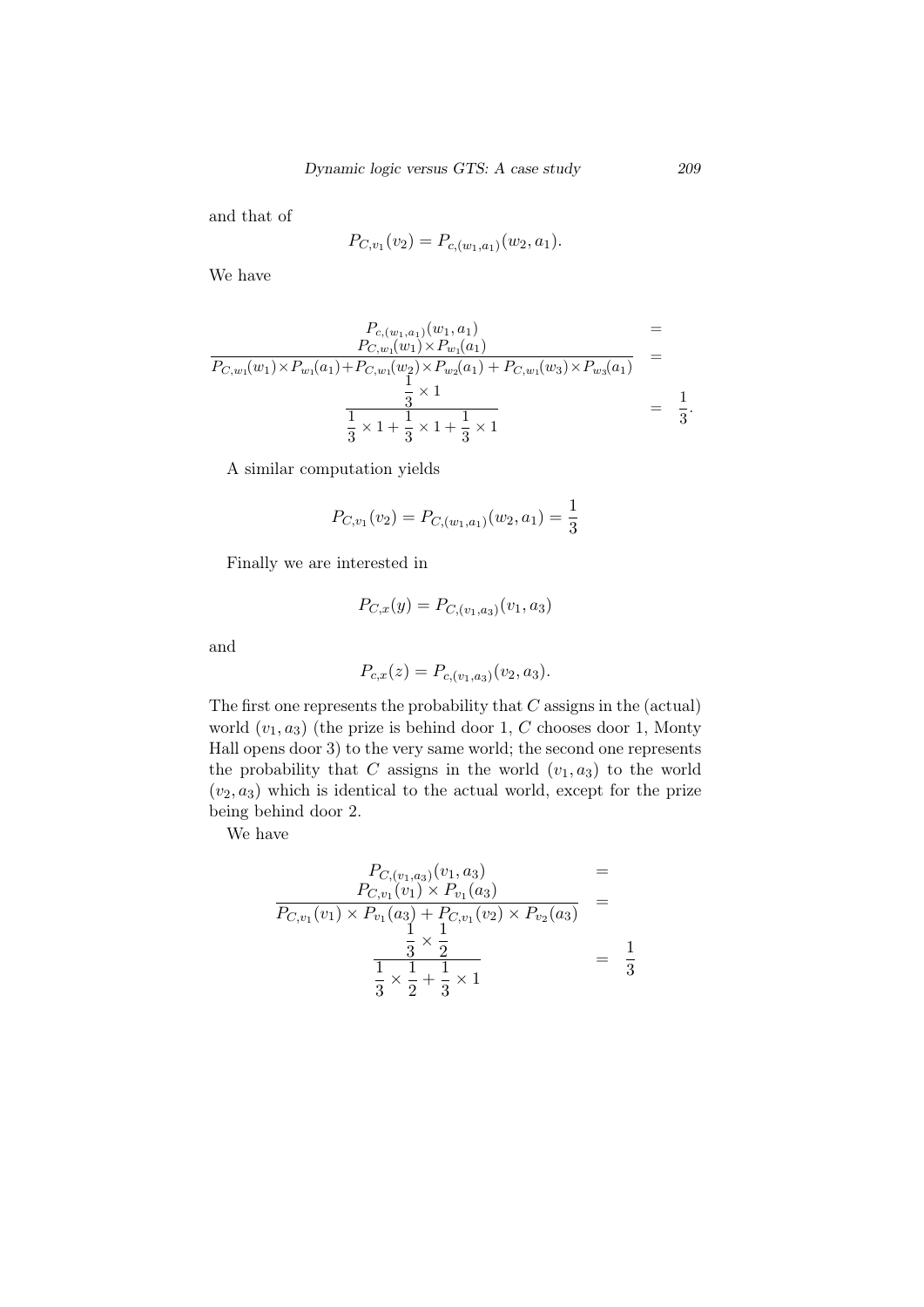Similarly

$$
P_{C,(v_1,a_3)}(v_2, a_3) =
$$
  
\n
$$
P_{C,v_1}(v_2) \times P_{v_2}(a_3)
$$
  
\n
$$
P_{C,v_1}(v_1) \times P_{v_1}(a_3) + P_{C,v_1}(v_2) \times P_{v_2}(a_3) =
$$
  
\n
$$
\frac{1}{3} \times 1
$$
  
\n
$$
\frac{1}{3} \times \frac{1}{2} + \frac{1}{3} \times 1 = \frac{2}{3}
$$

We recover the same result as earlier: it is rational for *C* to switch to door 2.

# 5 Game-theoretical solutions

We consider the second formulation of the puzzle. To my knowledge, there is no full-fledged game-theoretical solution in the literature.

I will first describe a solution, due to Isaac (1995), which comes close to a game-theoretical one.

### 5.1 Isaac' solution

Isaac represents the puzzle as consisting abstractly of the succession of three actions:

- a) *C* chooses one of the three doors
- b) Monty Hall opens one of the two remaining doors, the one without a prize
- c) *C* switches doors

followed by an a label *W* or *L* which shows whether *C* won or lost. The door where the prize is hidden is denoted by 1, the other two by 2 and 3.

Thus the sequence  $(1, 2, 3, L)$  should be read:

*C* chooses the door where the prize is; MH opens the other door 2; *C* switches to door 3; *C* looses.

Notice that the stage in the puzzle which indicates where Monty Hall has hidden the prize, is not explicitly represented. On the other side, there is one an extra-layer which represents *C*'s action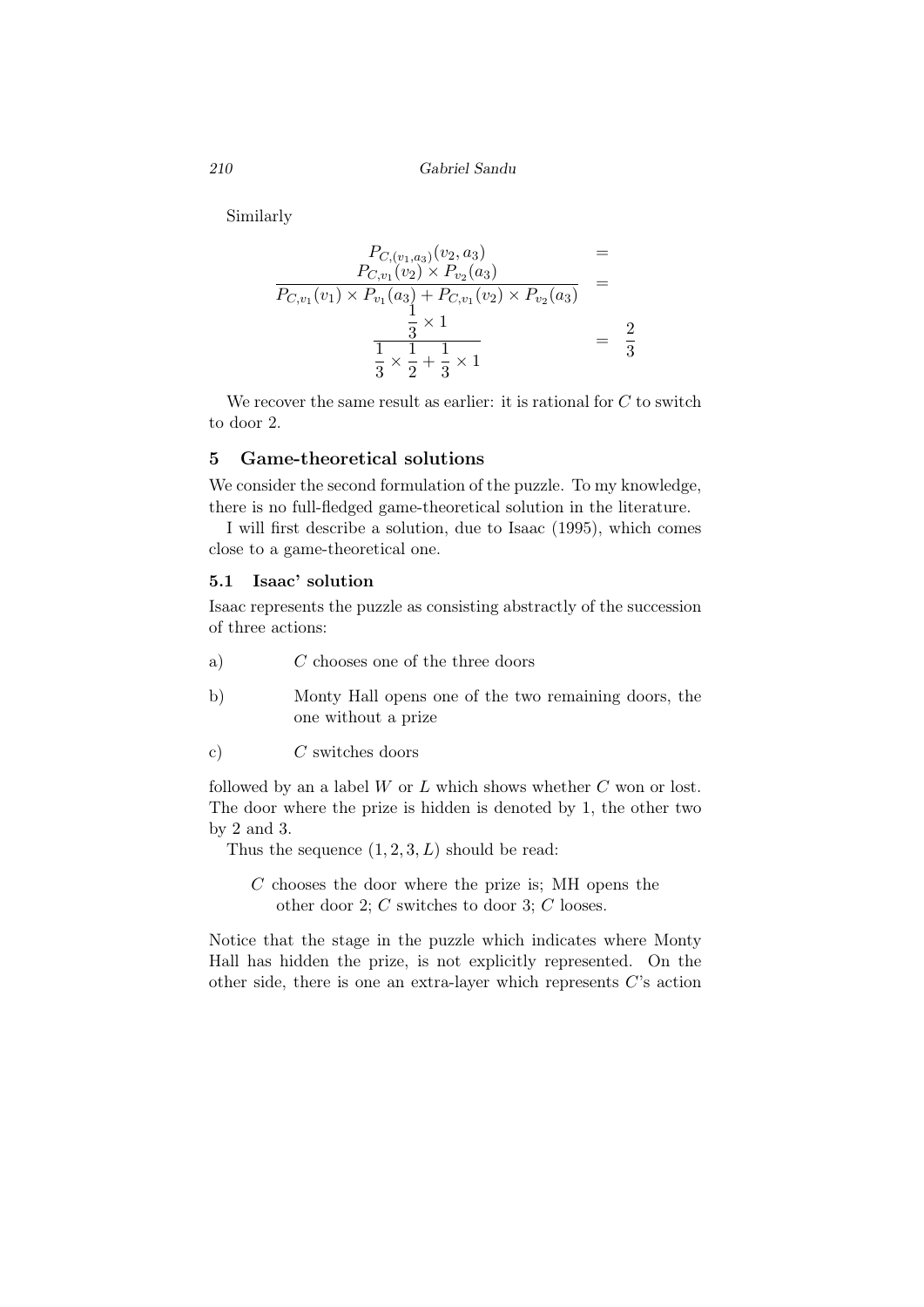of switching doors and another extra-layer which specifies who lost or won. Notice also that the labels 1*,* 2 and 3 are not rigid, they do not designate any concrete door.

When we think of *C*'s action of switching doors, 4 possible situations can occur:

- *•* (*C* chose the door where the prize is; Monty Hall opens the other door, 2; *C* switches doors; *C* looses):  $(1, 2, 3, L)$
- *•* Identical with the previous one, except that the last two choices are reversed:  $(1, 3, 2, L)$
- *•* (*C* chose one of the doors without the prize, say 2; Monty Hall opens the other door without the prize, 3; *C* switches to 1; *C* wins): (2*,* 3*,* 1*, W*)
- *•* Identical with the previous one, except that the first two choices are reversed:  $(3, 2, 1, W)$

We now have to endow the space

$$
\{(1,2,3,L),(1,3,2,L),(2,3,1,W),(3,2,1,W)\}
$$

with probabilities.

It is reasonable to assume that the probability that *C* chose the door where the prize is equals the probability that he chooses the door 2 (without the prize), and the probability that he chooses door 3. The event corresponds to

$$
\{(1,2,3,L),(1,3,2,L)\}
$$

and the last two ones to  $\{(2, 3, 1, W)\}\$  and  $\{(3, 2, 1, W)\}\$ . So we assume that

$$
P({(1, 2, 3, L), (1, 3, 2, L)}) = 1/3
$$
  
\n
$$
P({(2, 3, 1, W)}) = 1/3
$$
  
\n
$$
P({3, 2, 1, W}) = 1/3
$$

We do not know the probabilities  $P(1, 2, 3, L)$  and  $P(1, 3, 2, L)$  but we shall not need them. What we are interested in is the event '*C* wins' which corresponds to

$$
\{(2,3,1,W),(3,2,1,W)\}
$$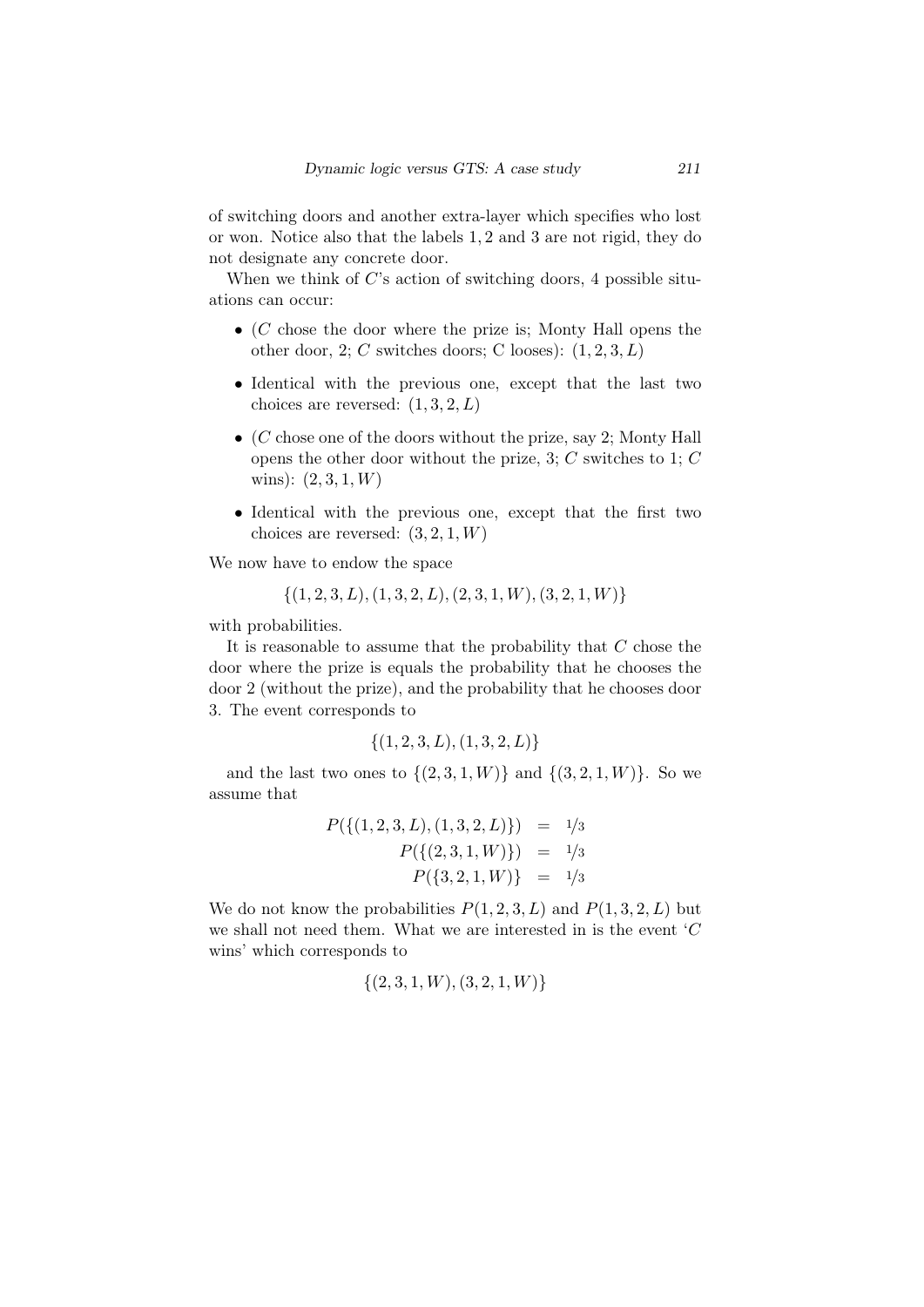and the event  $'C$  looses' which actually turns out to be the same event as '*C* chose the door where the prize is'. Obviously

$$
P(\{(2,3,1,W),(3,2,1,W)\}) = P(\{(2,3,1,W)\}) + P(\{(3,2,1,W)\}) = 2/3
$$

We now have an answer to our initial puzzle. Using the 'switching' strategies *C* will win with probability 2*/*3 and loose with probability 1*/*3.

A similar argument will represent the 'stick to the same door' strategy by

$$
\{(1,2,1,W), (1,3,1,W), (2,3,2,L), (3,2,3,L)\}
$$

By an argument similar to the previous one, we see that the probability that *C* wins  $( = \{(1, 2, 1, W), (1, 3, 1, W)\})$  is  $\frac{1}{3}$  whereas the probability that *C* looses is 2*/*3*.*

Isaac's conclusion is: switching doors gives *C* a probability of 2*/*3 to win the car, whereas sticking to his initial choice will give him a probability of 1*/*3 to win the car.

Notice that:

- The solution is general, it concerns the first variant of Monty Hall puzzle.
- The solution does not appeal to conditional probabilities.
- *•* There is a layer in the representation which makes explicit *C*'s second guess.

We shall incorporate these elements in our game-theoretical solution.

## 5.2 A game-theoretical solution

We shall formulate Monty Hall as an extensive, finite win-loss game of imperfect information played by two players: the contestant *C* tries to identify the door with the prize whereas his opponent Monty Hall tries to deceive him. The game tree will extend the tree we introduced in connection with the conditional probabilities approach. Maximal branches will have now the form  $(x, y, z, t)$  with an extra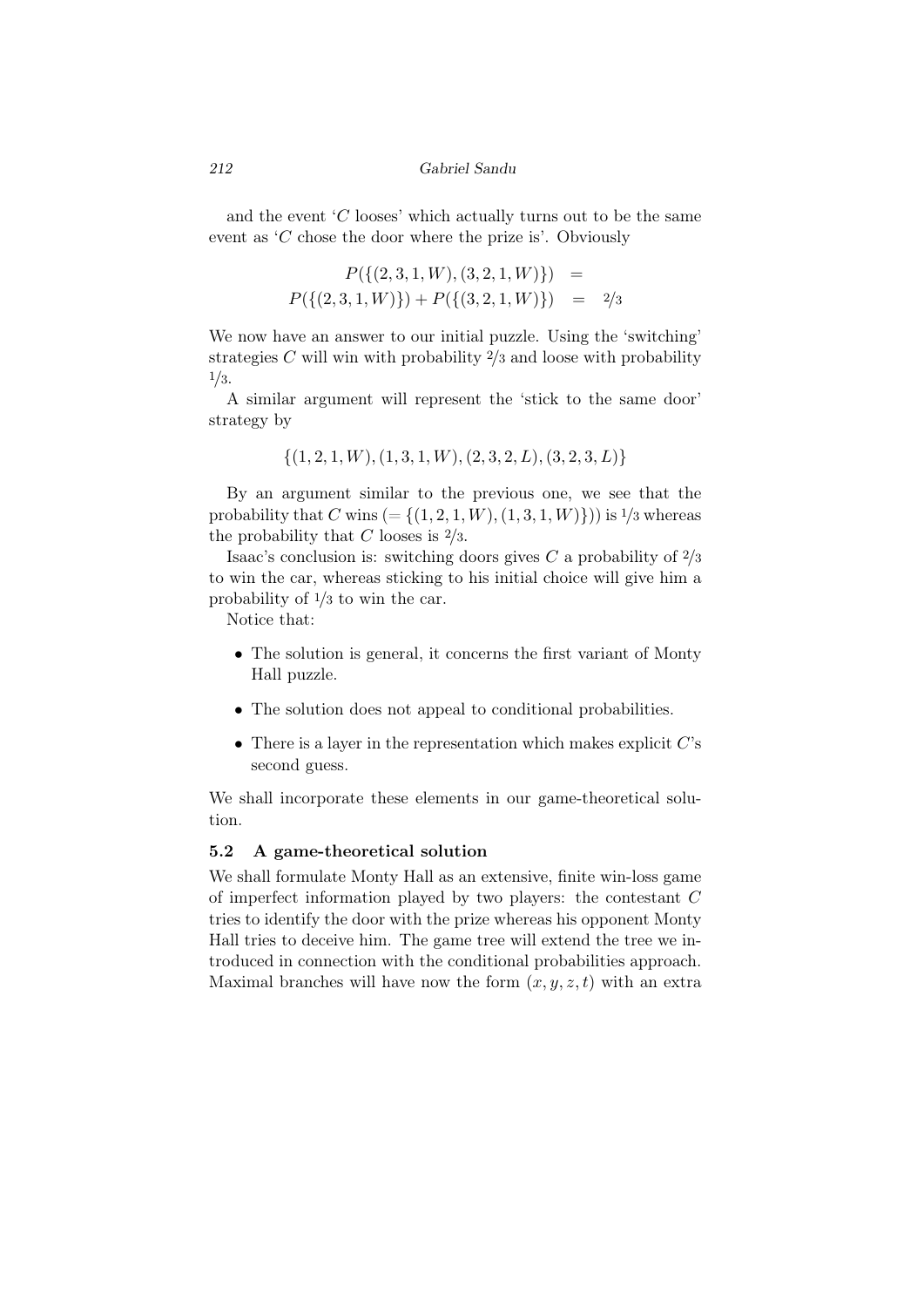term *t* to stand for the final choice of *C*. In this setting the maximal sequence  $(1, 1, 2, 1)$  represents the possible play of the game:

MH hides the prize behind door 1; *C* chooses door 1; MH opens door 2; *C* chooses door 1.

This play is a win for *C* if the last element of the sequence is the same as the first: in his second choice *C* chooses the door where the prize is. Note that in each play  $(x, y, z, t)$ , x and z are choices made by Monty Hall, whereas *y* and *t* are choices made by *C*.

To specify the information of the players, notice that

- C1 Any histories  $(x)$  and  $(x')$  are equivalent (indistinguishable) for player *C*
- C2 Any histories  $(x, y, z)$  and  $(x', y', z')$  such that  $y = y'$ and  $z = z'$  are equivalent for player *C*.

(C1) tells us that *C* does not know the door where the prize is, when making his first choice.  $(C2)$  expresses the fact that  $C$  does not know the door where the prize is, when he makes his second choice.

Next we specify the strategies of the players.

We shall take the strategies of *C* to consist of pairs  $(f_y, f_t)$  of functions:  $f_y$  will give her a choice for *y* and  $f_t$  achoice for *t*. Given the requirement (C1),  $f_y$  will have to be a constant function, i.e.  $f_y(x) = f_y(x')$  for any doors  $x, x'$  where Monty Hall hides the price. This amounts to  $f_y$  being an individual *i* (a door). Similar comments apply to  $f_t$ : given the requirement (C2), we can assume that  $f_t$  is a function *h* of two arguments, *y* and *z*. All in all we shall take *C*'s strategies to consist of pairs  $(i, h_i)$ , where *i* stands for a door and  $h_i$  for a function of two arguments  $(y, z)$ .

A strategy  $(i, h_i)$  is winning if C wins every play where she follows it. The notion of 'following a strategy' is standard in game theory and we shall not give a formal definition.

We focuse on two kinds of strategies for player *C* (all the others are weakly dominated by them).

• The 'stay' strategy,  $S_C^{Stay}$  $C^{stay}$ : choose a door, then stick to the initial choice no matter what Monty Hall does.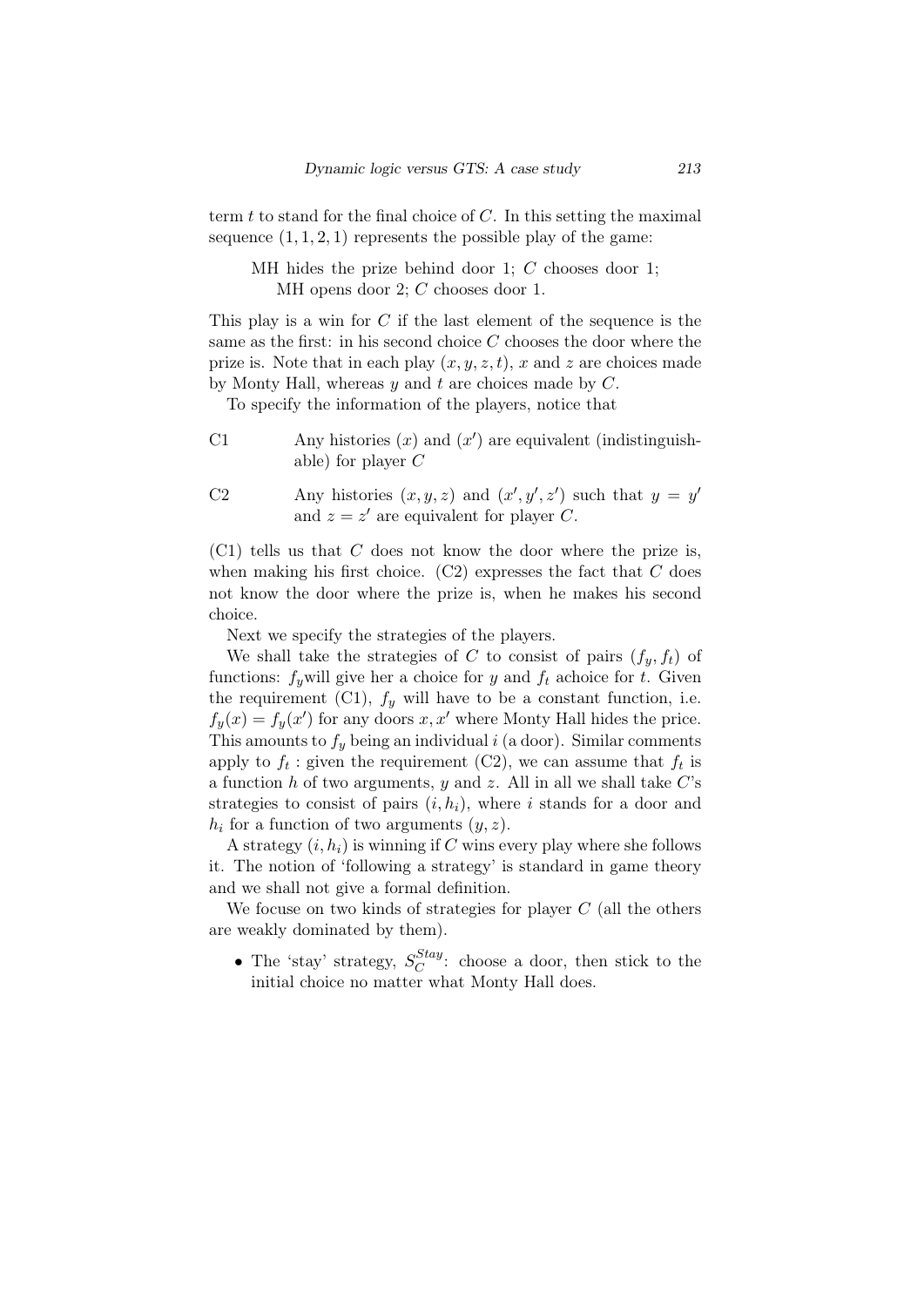It is encoded by three strategy pairs, i.e.,

$$
S_C^{Stay} = \{(i, h_i) : i = 1, 2, 3\},\
$$

where  $h_i(y, z) = i$ , for every *y* and *z*.

Each such strategy  $(i, h_i)$  is followed in every play

 $(x, i, z, h_i(i, z))$ 

for any *x* and *z*. As mentioned earlier, it is winning whenever *C*'s initial guess is correct, i.e.,  $i = x = h_i(y, z)$ , and loosing otherwise. Obviously none of the 'stay' strategies is winning *simpliciter*.

• The 'switch' strategy,  $S_C^{Switch}$ : choose a door, and then after Monty Hall opens a door, switch doors.

This strategy is encoded by three strategy pairs

$$
S_C^{Switch} = \{(1, f_1), (2, f_2), (3, f_3)\}
$$

where

$$
f_1(1,2) = 3 \ f_1(1,3) = 2
$$
  

$$
f_2(2,3) = 1 \ f_2(2,1) = 3
$$
  

$$
f_3(3,2) = 1 \ f_3(3,1) = 2
$$

Each of the three strategies wins in two cases: when the initial choice is incorrect,  $i \neq x$ ; and it looses in one case, when the initial choice is correct.

Monty Hall's strategies consist of pairs  $(j, g)$ : *j* is a value for *x*; and the function  $g$  associates to each argument  $(x, y)$  a value for  $z$ .

The only strategy available for Monty Hall (given the rules of the game) is: 'hide the prize behind a door, and after *C* chooses a door, open any other door'. Thus her set of strategies, *SMH*, contains the following strategy pairs:

| $(1, g_1):$  | $g_1(1,1)=2$                                   | $g_1(1,2) = 3$ $g_1(1,3) = 2$ |               |
|--------------|------------------------------------------------|-------------------------------|---------------|
|              | $(1, g'_1): g'_1(1,1) = 3$                     | $g'_1(1,2)=3$                 | $g'_1(1,3)=2$ |
| $(2,g_2):$   | $g_2(2,1)=3$                                   | $g_2(2,2)=1$                  | $g_2(2,3)=1$  |
| $(2, g'_2):$ | $g'_2(2,1)=3$                                  | $g'_2(2,2)=3$                 | $g'_2(2,3)=1$ |
| $(3, g_3):$  | $g_3(3,1)=2$                                   | $g_3(3,2)=1$                  | $g_3(3,3)=1$  |
|              | $(g, g'_3): g'_3(3,1) = 2 \quad g'_3(3,2) = 1$ |                               | $g'_3(3,3)=2$ |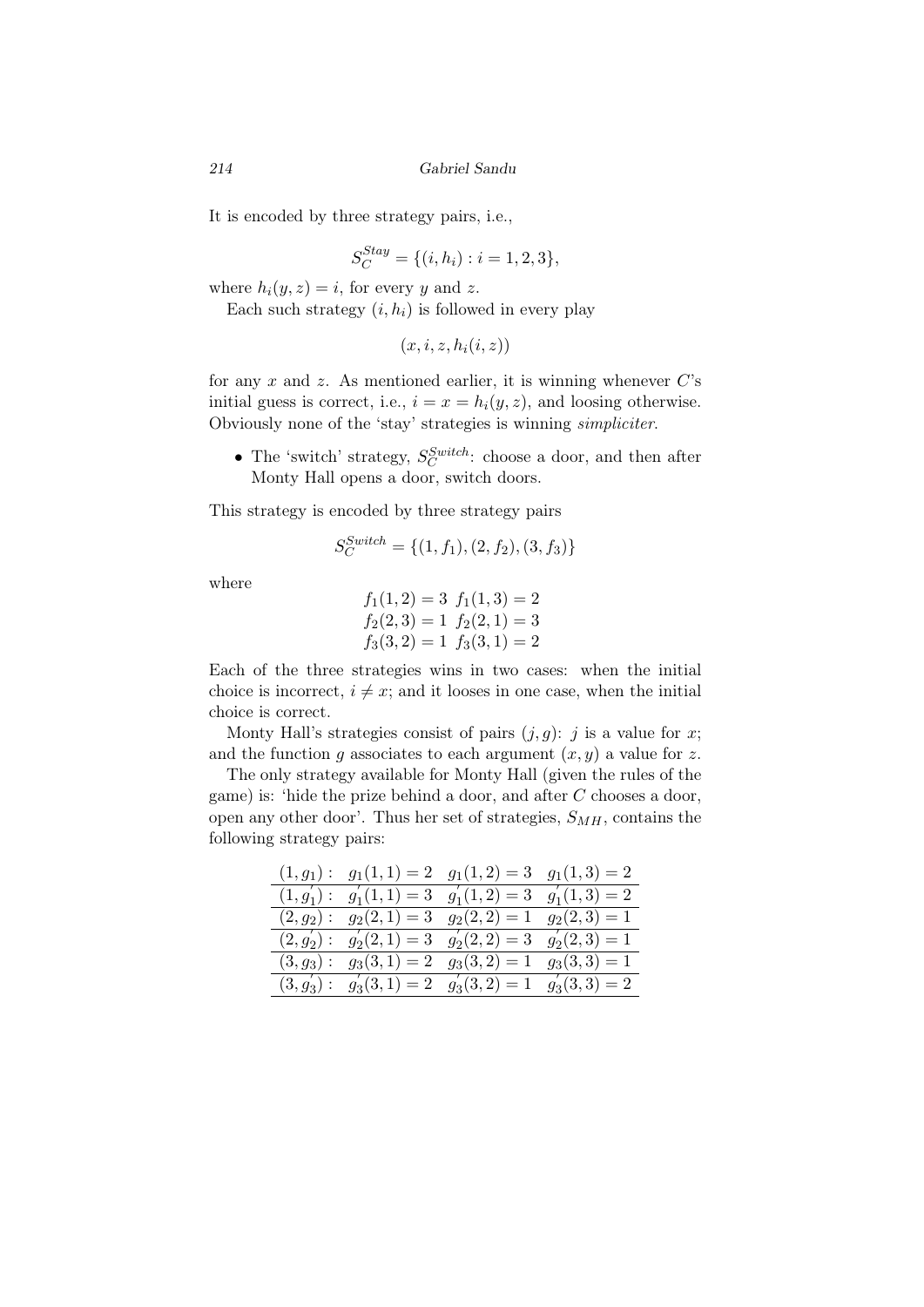Each of the strategy pair  $(j, g_j)$  is followed in every play of the form  $(j, y, g_j(j, y), t)$ , for any *y* and *t*. It is winning whenever  $j \neq t$ and loosing otherwise. None of these strategies is winning simpliciter.

Monty Hall formulated as an extensive game of imperfect information is indeterminate: neither Monty Hall nor Eloise has a winning strategy.

To overcome indeterminacy we move to mixed strategies. Before, we need few definitions and results from classical game theory.

## 5.2.1 Strategic games: equilibria in pure strategies

A finite two player strategic game has the form  $\Gamma = (S_I, S_{II}, u_I, u_{II})$ where:

- 1. *S<sup>I</sup>* is the set of strategies of the first player
- 2. *SII* is the set of strategies of the second player
- 3. *u<sup>I</sup>* and *uII* are the payoff functions of the players. That is, for every  $\sigma \in S_I$  and  $\tau \in S_{II}$ ,  $u_I(\sigma, \tau)$  gives player I a payoff, which is a real number; and the same for  $u_{II}$ .

Fix a 2 player strategic game  $\Gamma = (S_I, S_{II}, u_I, u_{II})$ . When  $\sigma^* \in S_I$ and  $\tau^* \in S_{II}$ , the pair  $(\sigma^*, \tau^*)$  is an equilibrium in  $\Gamma$  iff the following two conditions are jointly satisfied:

(i)  $u_I(\sigma^*, \tau^*) \geq u_I(\sigma, \tau^*)$  for every strategy  $\sigma$  in  $S_I$ . In other words

$$
u_I(\sigma^*, \tau^*) = max_{\sigma} u_I(\sigma, \tau^*)
$$

(ii)  $u_{II}(\sigma^*, \tau^*) \geq u_{II}(\sigma^*, \tau)$  for every strategy  $\tau$  in  $S_{II}$ . In other words

$$
u_{II}(\sigma^*,\tau^*) = max_{\tau} u_{II}(\sigma^*,\tau)
$$

When  $S_I$  and  $S_{II}$  are finite, there is a simple algorithm for identifying the equilibria:

• In each column, circle the maximum payoffs of player I (if the maximum payoff occurs more than once, circle every occurrence)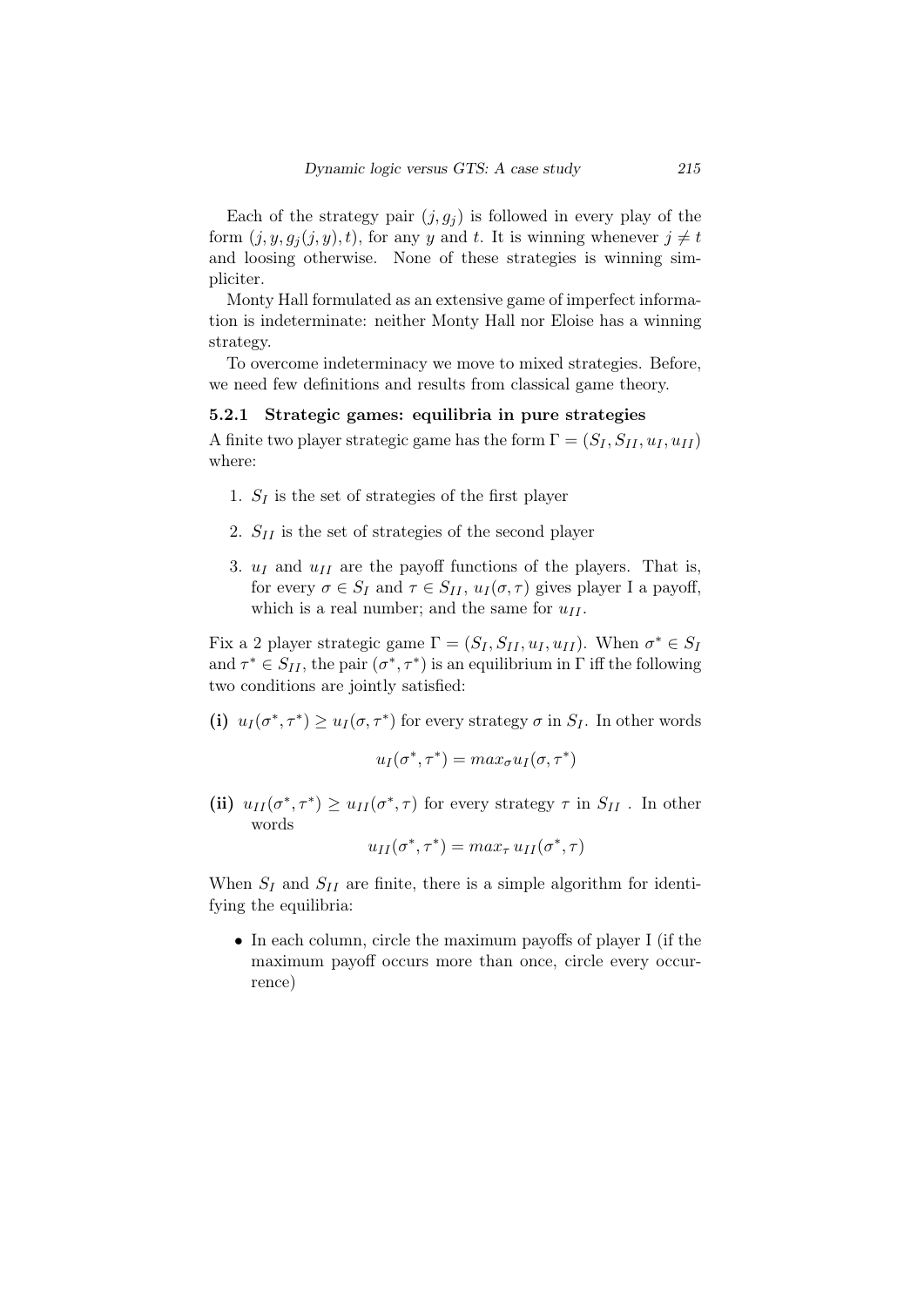- In each row, circle the maximum payoffs of player II
- A pair of strategies  $(\sigma^*, \tau^*)$  is an equilibrium in  $\Gamma$  iff both  $u_I(\sigma^*, \tau^*)$  and  $u_{II}(\sigma^*, \tau^*)$  are circled.

It is straightforward to transform the extensive Monty Hall game into a finite 2 player win-lose strategic game.

We shall take the two players to be Monty Hall and *C*.

We have already specified the set of strategies of Monty Hall,  $S_{MH}$ , and the set of strategies of the Contestant,  $S_C$ . Notice that whenever Monty Hall follows one of her strategies in *SMH*, and *C* follows one of his strategies in *SC*, a play of the extensive game is generated which is a win for either one of the players. For instance, when Monty Hall follows  $(3, g_3)$  and *C* follows  $(1, h_1)$ , the result is the play  $(3, 1, 2, 1)$  which is a win for Monty Hall. This will fix the payoff functions  $u_{MH}$  and  $u_C$ . Here is the matrix representation of the strategic Monty Hall game:

|                   |                                       | $(1, g_1)   (1, g'_1)   (2, g_2)$ |       |       | $ (2, g'_2)  (3, g_3)  (3, g'_3)$ |       |
|-------------------|---------------------------------------|-----------------------------------|-------|-------|-----------------------------------|-------|
| $(1,h_1)$ $(1,0)$ |                                       | (1,0)                             | (0,1) | (0,1) | (0,1)                             | (0,1) |
|                   | $(2,h_2)$ $(0,1)$ $(0,1)$             |                                   | (1,0) | (1,0) | (0,1)                             | (0,1) |
| $(3,h_3)$         | (0,1)                                 | (0,1)                             | (0,1) | (0,1) | (1,0)                             | (1,0) |
| $(1, f_1)$        | (0,1)                                 | (0,1)                             | (1,0) | (1,0) | (1,0)                             | (1,0) |
| $(2, f_2)$        | (1,0)                                 | (1,0)                             | (0,1) | (0,1) | (1,0)                             | (1,0) |
|                   | $(3, f_3)$ $(1, 0)$ $(1, 0)$ $(1, 0)$ |                                   |       | (1,0) | $(0,1)$ $(0,1)$                   |       |

The rows represent the strategies of the Contestant and the colums those of Monty Hall. The reader may convince himself, by applying the algorithm described above, that there is no equilibrium in the game. This is, obviously, nothing else than the counterpart of the indeterminacy of the extensive game of imperfect information.

### 5.2.2 Strategic games: mixed strategy equilibria

Let  $\Gamma = (S_I, S_{II}, u_I, u_{II})$  be a two player finite strategic game.

*•* A mixed strategy *ν* for player *p* is a probability distribution over  $S_p$ , that is, a function  $\nu : S_p \to [0,1]$  such that  $\sum_{\tau \in S_p} \nu(\tau) = 1.$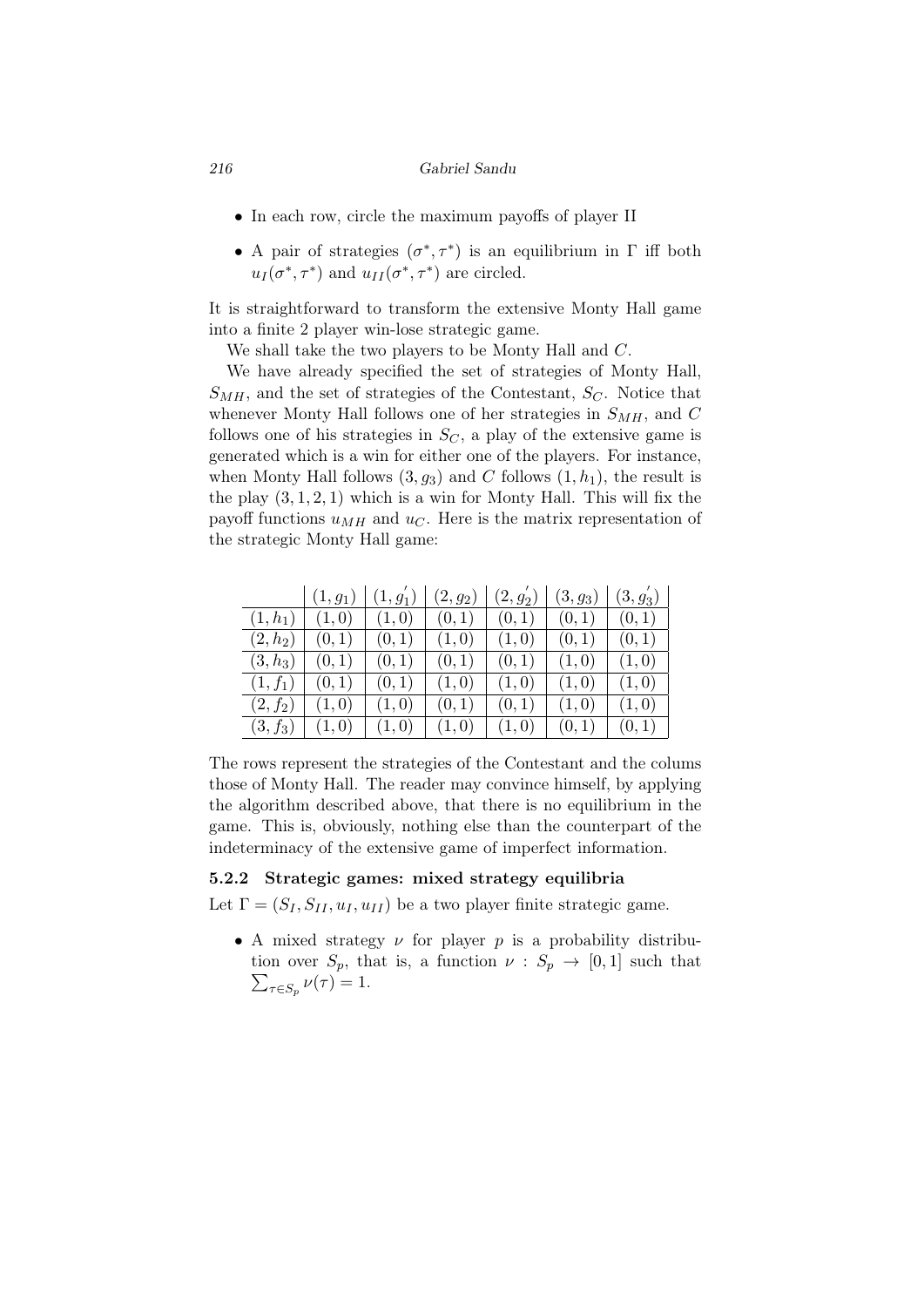**•**  $\nu$  is uniform over  $S'_i \subseteq S_i$  if it assigns equal probability to all strategies in  $S'_{i}$  and zero probability to all the strategies in  $S_i - S'_i$ .

Let  $\Delta(S_p)$  be the set of mixed strategies over  $S_p$ . If  $\mu \in \Delta(S_I)$  and  $\nu \in \Delta(S_{II})$ , the expected utility for player *p* is given by:

$$
U_p(\mu,\nu) = \sum_{\sigma \in S_I} \sum_{\tau \in S_{II}} \mu(\sigma) \nu(\tau) u_p(\sigma,\tau).
$$

We can identify a pure strategy  $\sigma \in S_I$  with a 'degenerate' mixed strategy which assigns to  $\sigma$  probability 1 and 0 to all the other strategies in *S*<sub>*I*</sub>. That is, when  $\sigma \in S_I$  and  $\nu \in \Delta(S_{II})$ , we let

$$
U_p(\sigma,\nu) = \sum_{\tau \in S_{II}} \nu(\tau) u_p(\sigma,\tau).
$$

Similarly, when  $\tau \in S_{II}$  and  $\mu \in \Delta(S_I)$ , we let

$$
U_p(\mu,\tau) = \sum_{\sigma \in S_I} \mu(\sigma) u_p(\sigma,\tau).
$$

Let  $\Gamma = (S_I, S_{II}, u_I, u_{II})$  be a two player finite strategic game which is also a win-lose game (the only payoffs are 0 and 1). For  $\mu^* \in$  $\Delta(S_I)$  and  $\nu^* \in \Delta(S_{II})$ , the definition of  $(\mu^*, \nu^*)$  being a mixed strategy equilibrium in  $\Gamma$  is completely analogue to the earlier one.

The following results are well known.

Theorem 1 (von Neuman's Minimax Theorem). *Every finite, two-person, win-lose game has an equilibrium in mixed strategies.*

COROLLARY 1. Let  $(\mu, \nu)$  and  $(\mu', \nu')$  be two mixed strategy equlib*ria in a win-lose game. Then*  $U_p(\mu, \nu) = U_p(\mu', \nu').$ 

The above results tell us that for two-player finite win-lose games an equilibrium always exists (von Neumann's theorem), and in addition, any two mixed strategy equilibria deliver the same expected utility. We shall take the value of the game to be the expected utility delivered by any of the mixed strategy equilibrium in the game.

We give a simple algorithm for identifying mixed strategy equilibria: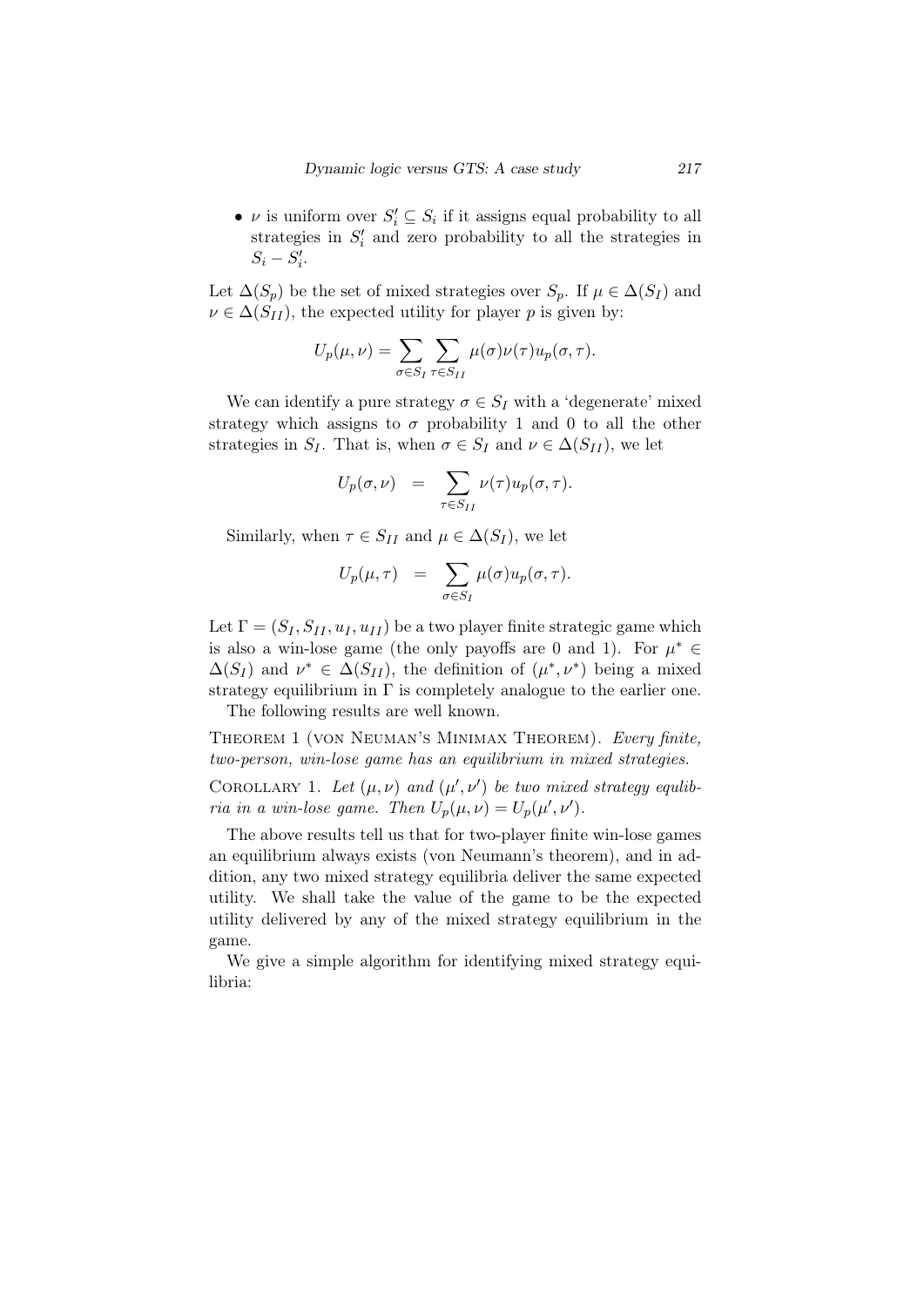Proposition 1. *In a finite, two player strategic game, the pair*  $(\mu^*, \nu^*)$  *is an equilibrium if and only if the following conditions hold:* 

- 1*.*  $U_I(\mu^*, \nu^*) = U_I(\sigma, \nu^*)$  for every  $\sigma \in S_I$  in the support of  $\mu^*$
- 2*.*  $U_{II}(\mu^*, \nu^*) = U_{II}(\mu^*, \tau)$  for every  $\tau \in S_{II}$  in the support of  $\nu^*$
- 3*.*  $U_I(\mu^*, \nu^*) \ge U_I(\sigma, \nu^*)$  for every  $\sigma \in S_I$  outside the support of  $\mu^*$
- 4*.*  $U_{II}(\mu^*, \nu^*) \ge U_{II}(\mu^*, \tau)$  for every  $\tau \in S_{II}$  outside the support of *ν ∗ .*

Here are few results from classical game theory which help us to reduce a game to a smaller one, after which we can apply the Proposition above.

DEFINITION 1. Let  $\Gamma = (S_I, S_{II}, u_I, u_{II})$  be a finite two player strategic, win-lose game. For  $\sigma, \sigma' \in S_I$ , we say that  $\sigma'$  weakly dominates  $\sigma$  if the following two conditions hold:

(i) For every  $\tau \in S_I$ :

$$
u_I(\sigma', \tau) \geq u_I(\sigma, \tau)
$$

(ii) For some  $\tau \in S_{II}$ :

$$
u_I(\sigma', \tau) > u_I(\sigma, \tau).
$$

A similar notion is defined for Abelard.

The following result enables us to eliminate weakly dominated strategies.

PROPOSITION 2. Let  $\Gamma = (S_I, S_{II}, u_I, u_{II})$  be a finite 2 player, *win-lose game strategic game. Then* Γ *has an equilibrium in mixed strategies*  $(\mu_I, \mu_{II})$  *such that for each player p none of the strategies in the support of*  $\sigma_p$  *is weakly dominated in* Γ*.* 

A proof of this fact may be found in Mann et al (Proposition 7.22).

DEFINITION 2. Let  $\Gamma = (S_I, S_{II}, u_I, u_{II})$  be a finite two player, win-lose strategic game. For  $\sigma, \sigma' \in S_I$ , we say that  $\sigma'$  is payoff equivalent to  $\sigma$  if for every  $\tau \in S_{II} : u_I(\sigma', \tau) = u_{\exists I}(\sigma, \tau)$ .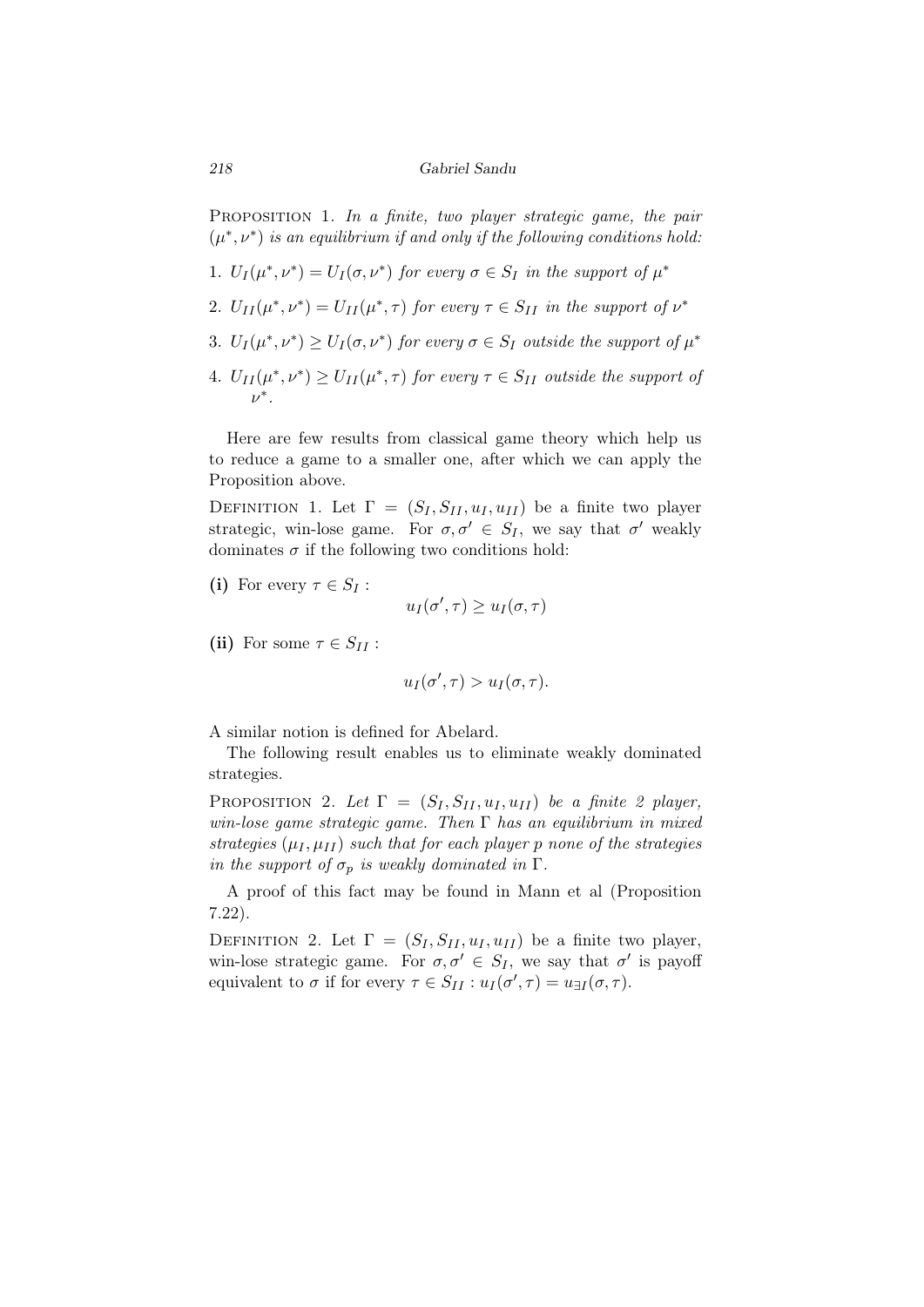A similar notion is defined for Abelard. The next Proposition allows us to reduce the game to a smaller one by eliminating all the payoff equivalent strategies, except one.

PROPOSITION 3. Let  $\Gamma = (S_I, S_{II}, u_I, u_{II})$  be a finite two player, *win-lose strategic game. Then* Γ *has an equilibrium in mixed strategies*  $(\mu_I, \mu_{II})$  *such that for each player p there are no strategies in the support of*  $\sigma_p$  *which are payoff equivalent.* 

A proof of this fact may be found in Mann et al (Proposition 7.23).

We now return to the strategic Monty Hall game. We notice that each strategy  $(i, h_i)$  is weakly dominated by some strategy  $(j, f_i)$ . For instance  $(1, h_1)$  is weakly dominated by  $(2, f_2)$ . Hence by the second proposition above we know that that game has the same value as the game

|            |       |        |                         |       |       | $(1, g_1)   (1, g'_1)   (2, g_2)   (2, g'_2)   (3, g_3)   (3, g'_3)$ |
|------------|-------|--------|-------------------------|-------|-------|----------------------------------------------------------------------|
| $(1, f_1)$ | (0,1) | (0, 1) | $(1,0)$ $(1,0)$ $(1,0)$ |       |       |                                                                      |
| $(2, f_2)$ | (1,0) |        | $(1,0)$ $(0,1)$         | (0,1) | (1,0) |                                                                      |
| $(3, f_3)$ | (1,0) | (1,0)  | (1,0)                   | (1,0) | (0,1) |                                                                      |

The next observation is that the strategies  $(i, g'_i)$  and  $(i, g_i)$  are payoff equivalent for Abelard. Hence by the last proposition we know that the value of the game is the same as that of the game:

|            | $(1, g_1)$ | $(2, g_2)$ | $(3, g_3)$ |
|------------|------------|------------|------------|
| $(1, f_1)$ | (0,1)      | (1,0)      | (1,0)      |
| $(2, f_2)$ | (1,0)      | (0,1)      | (1,0)      |
| $(3, f_3)$ | (1,0)      | (1,0)      | (0,1)      |
|            |            |            |            |

Let  $\mu$  be the uniform probability distribution, i.e.  $\mu(1, f_i) = \frac{1}{3}$  and *ν* the uniform probability distribution  $\nu(j, g_j) = \frac{1}{3}$ . It is straightforward to check, using the first proposition above, that  $(\mu, \nu)$  is an equilibrium. The expected utility of player *C* (i.e., the value of the game) for this equilibrium is 2*/*3*.*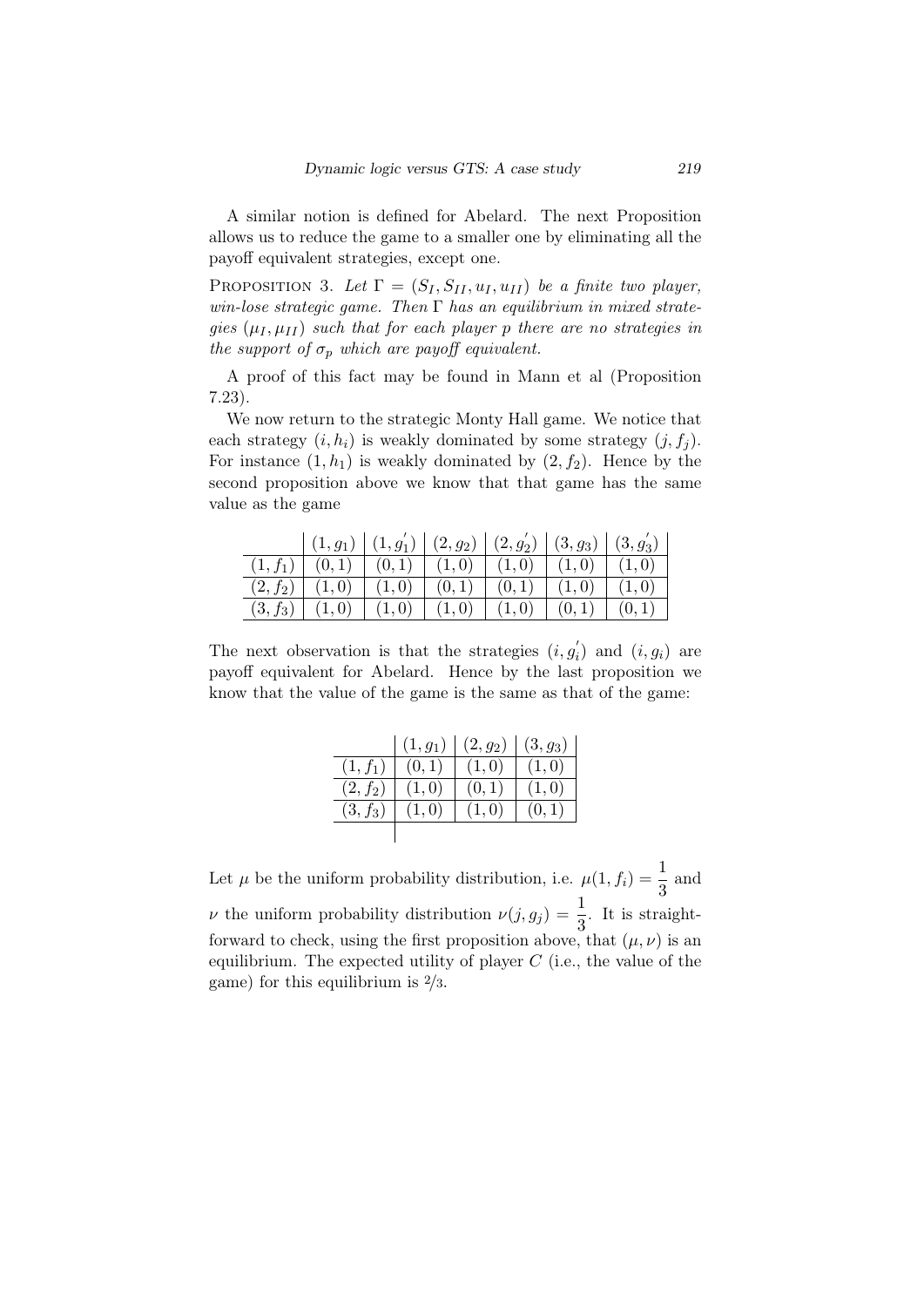Notice that  $C$ 's strategy  $\mu$  assigns an equal probability to each of the pure strategies which implement the 'switch' strategy. The important thing is not that it returns to player *C* an expected utility of 2*/*3 but rather that it weakly dominates the 'stay' strategy. If we want to compute the expected utility returned to *C* by the latter strategy, we should return to the bigger game where both the 'switch' and the 'stay' strategies are listed. We know that the value of the game described there is the same as that delivered by the equilibrium pair  $(\mu, \nu)$ . In that game, let  $\nu^*$  be the same as  $\nu$ , and let  $\mu^*$  be the probability distribution such that:  $\mu^*(i, f_i) = \frac{1}{3}$  and  $\mu^*(i, h_i) = 0$ . The pair  $(\mu^*, \nu^*)$  is an equilibrium in this larger game. We compute  $U_C((i, h_i), \nu^*)$ :

$$
U_C((i, h_i), \nu^*) = \sum_{t \in S_{MH}} \nu^*(\tau) u_C((i, h_i), t) = 2 \times \frac{1}{6} \times 1 = \frac{1}{3}
$$

In other words, the 'stay' strategy returns an expected utility of  $\frac{1}{3}$ . We have obtained the same result as in Isaac's approach.

# 6 IF logic

IF logic (Independence-Friendly logic) is an extension of first-order logic which contains quantifiers and connectives of the form

$$
(\exists x/W), \quad (\forall x/W), \quad (\vee/W), \quad (\wedge/W)
$$

where the interpretation of e.g.  $(\exists x/W)$  is: 'the choice of *x* is independent of the values of the variables in W'. When  $W = \varnothing$ , we recover the standard quantifiers. For illustration, the sentence

*•* For every *x* and *x ′* , there exists a *y* depending only on *x* and a *y'* depending only on *x'* such that  $Q(x, x', y, y')$  is true

is rendered in the new symbolism by

$$
\forall x \forall x' (\exists y/\{x'\}) (\exists y'/\{x,y\}) Q(x,x',y,y').
$$

IF sentences are interpreted by semantical games of imperfect information (Mann et al). However, we prefer to give an interpretation in terms of Skolem functions and Kreisel counterexamples.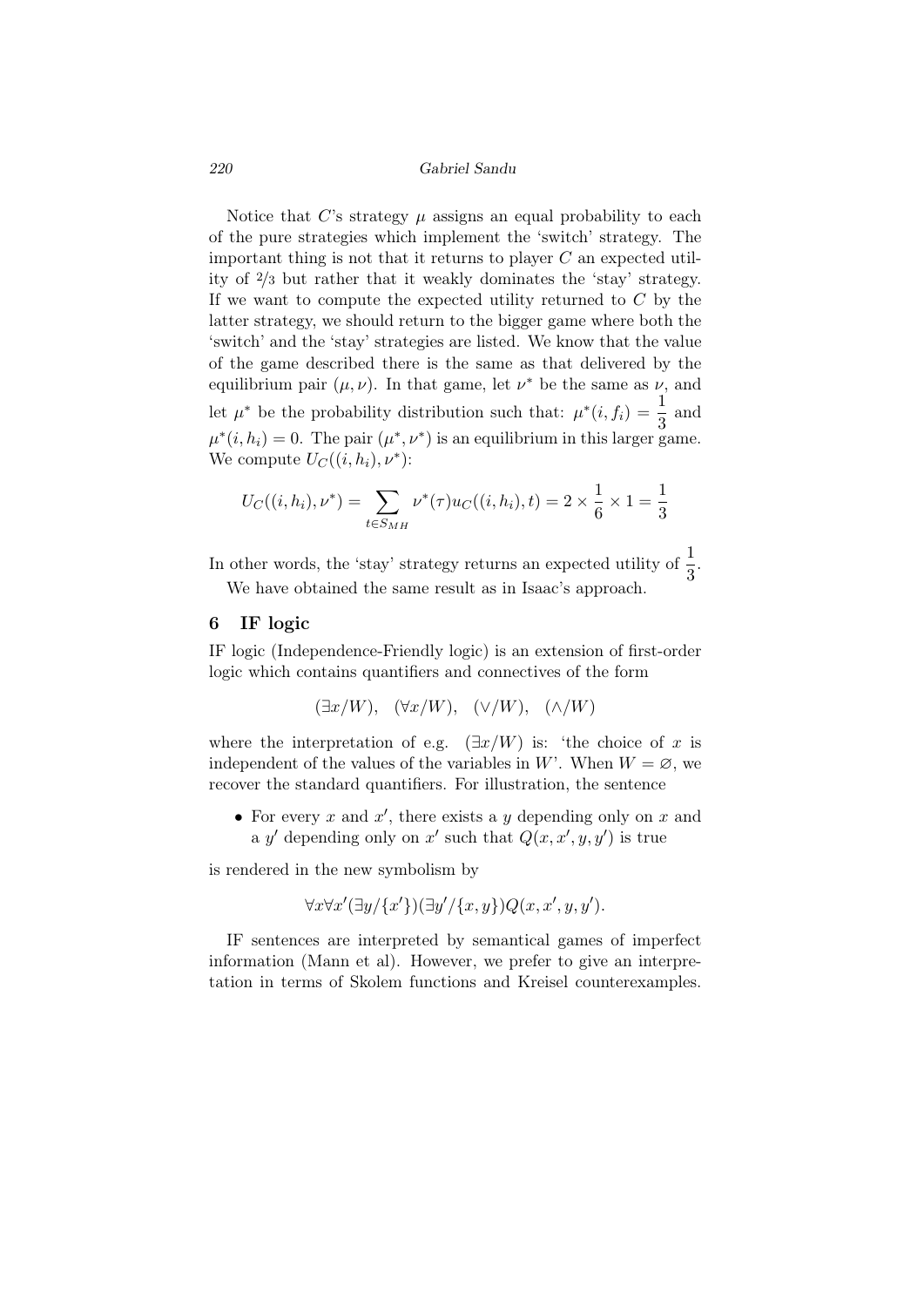The skolemized form or skolemization of  $\varphi$ , with free variables in *U*,  $SkU(\varphi)$ , is given by the following clauses:

- 1.  $Sk_U(\psi) = \psi$ , for  $\psi$  a literal
- 2.  $Sk_U(\psi \circ \theta) = Sk_U(\psi) \circ Sk_U(\theta)$ , for  $\circ \in \{\vee, \wedge\}$
- 3.  $Sk_U((\forall x/W)\psi) = \forall x Sk_{U \cup \{x\}}(\psi)$
- $4. \; Sk_U((\exists xW)\psi) = Sub(Sk_{U\cup\{x\}}(\psi), x, f(y_1, ..., y_n))$

where  $y_1, ..., y_n$  are all the variables in  $U-W$  and  $f$  is a new function symbol of appropriate arity. We abbreviate  $Sk_{\varnothing}(\varphi)$  by  $Sk(\varphi)$ .

Skolemizing makes explicit the dependencies of variables. We obtain an alternative definition of truth. For every IF formula  $\varphi$ , model M, and assignment *s* which includes the free variables of  $\varphi$ we let:  $\mathbb{M}, s \vDash^+_{Sk} \varphi$  if and only if there exist functions  $g_1, ..., g_n$  of appropriate arity in  $M$  to be the interpretations of the new function symbols in  $Sk_U(\varphi)$  such that

$$
\mathbb{M}, g_1, ..., g_n, s \in Sk_U(\varphi)
$$

where U is the domain of *s*. The functions  $g_1, ..., g_n$  are called skolem functions.

We now define the dual procedure of Skolemization. The Kreisel form  $Kr_U(\varphi)$  of the IF formula  $\varphi$  in negation normal form with free variables in *U* is defined by:

- 1.  $Kr_U(\psi) = \neg \psi$ , for  $\psi$  a literal
- 2.  $Kr_U(\psi \vee \theta) = Kr_U(\psi) \wedge Kr_U(\theta).$
- 3.  $Kr_U(\psi \wedge \theta) = Kr_U(\psi) \vee Kr_U(\theta)$
- 4. *Kr<sup>U</sup>* ((*∃x/W*)*ψ*) = *∀xKrU∪{x}* (*ψ*)
- 5.  $Kr_U((\forall x/W)\psi) = Sub(Kr_{U\cup\{x\}}(\psi), x, g(y_1, ..., y_m))$

where  $y_1, ..., y_m$  are all the variables in  $U - W$ .

We now obtain an alternative definition of falsity. For every IF formula  $\varphi$ , model M, and assignment *s* which includes the free variables of  $\varphi$  we let:  $\mathbb{M}, s \vDash_{Sk}^{-} \varphi$  if and only if there exist  $h_1, ..., h_m$  in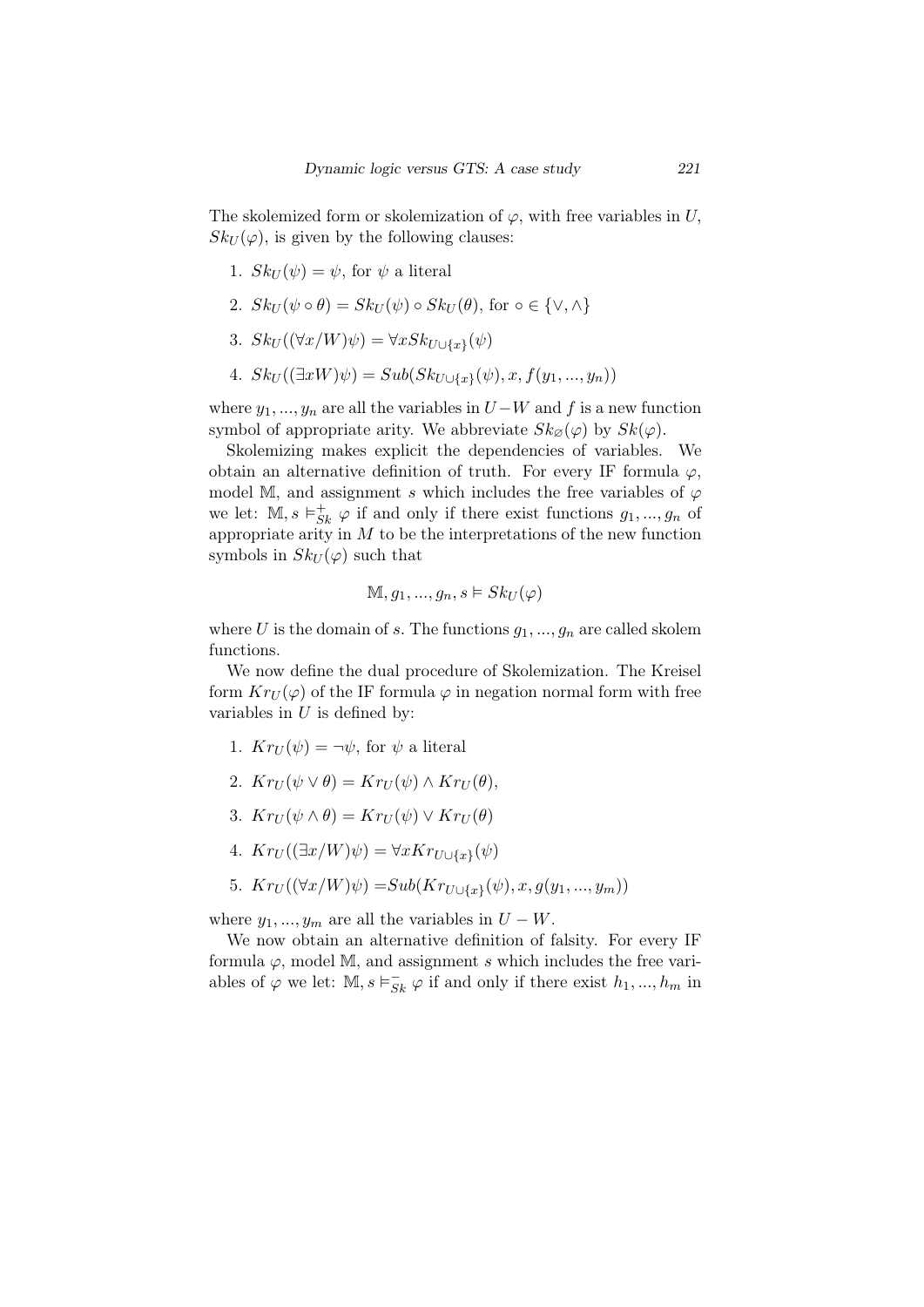*M* to be the interpretations of the new function symbols in  $Kr(\varphi)$ such that

$$
\mathbb{M}, h_1, ..., h_m, s \vDash Kr_U(\varphi)
$$

where *U* is the domain of *s*. We call  $h_1, ..., h_m$  Kreisel counterexamples.

The Monty Hall game is expressed in IF logic by the sentence

$$
\forall x(\exists y/\{x\}) \forall z[x \neq z \land y \neq z \rightarrow (\exists t/\{x\})x = t]
$$

or equivalently by the sentence  $\varphi_{MH}$ 

$$
\forall x (\exists y/\{x\}) \forall z [x = z \lor y = z \lor (\exists t/\{x\}) x = t].
$$

We can think of the Contestant, *C*, as the existential quantifier and disjunction, and of Monty Hall as the universal quantifier. We do not want to push the formalization too far. The intuitive reading of our sentence should be clear: For all Door *x* where the prize is hidden by Monty Hall, for every door *y* guessed by *C*, for every door *z* opened by Monty Hall, if *z* is distinct from *x* and from *y*, then *C* has one more choice to identify the door where the prize is. The Skolemized form of  $\varphi_{MH}$  is

$$
\forall x \forall z [x = z \lor c = z \lor x = f(c, z)]
$$

and its Kreisel form is

$$
\forall y[d = g(d, y) \lor y = g(d, y) \lor \forall t(g(d, y) = t)]
$$

where *c, d, f* and *g* are new function symbols. The reader should convince herself that on models  $\mathbb{M} = \{1, 2, 3\}$  (corresponding to the three doors) the possible values of  $(c, f)$  correspond to the set of strategies of the Contestant; and the possible values of  $(d, g)$ correspond to the set of strategies of Monty Hall.

Then we can identify the value of  $\varphi_{MH}$  in the model  $\mathbb{M} = \{1, 2, 3\}$ to be 2*/*3.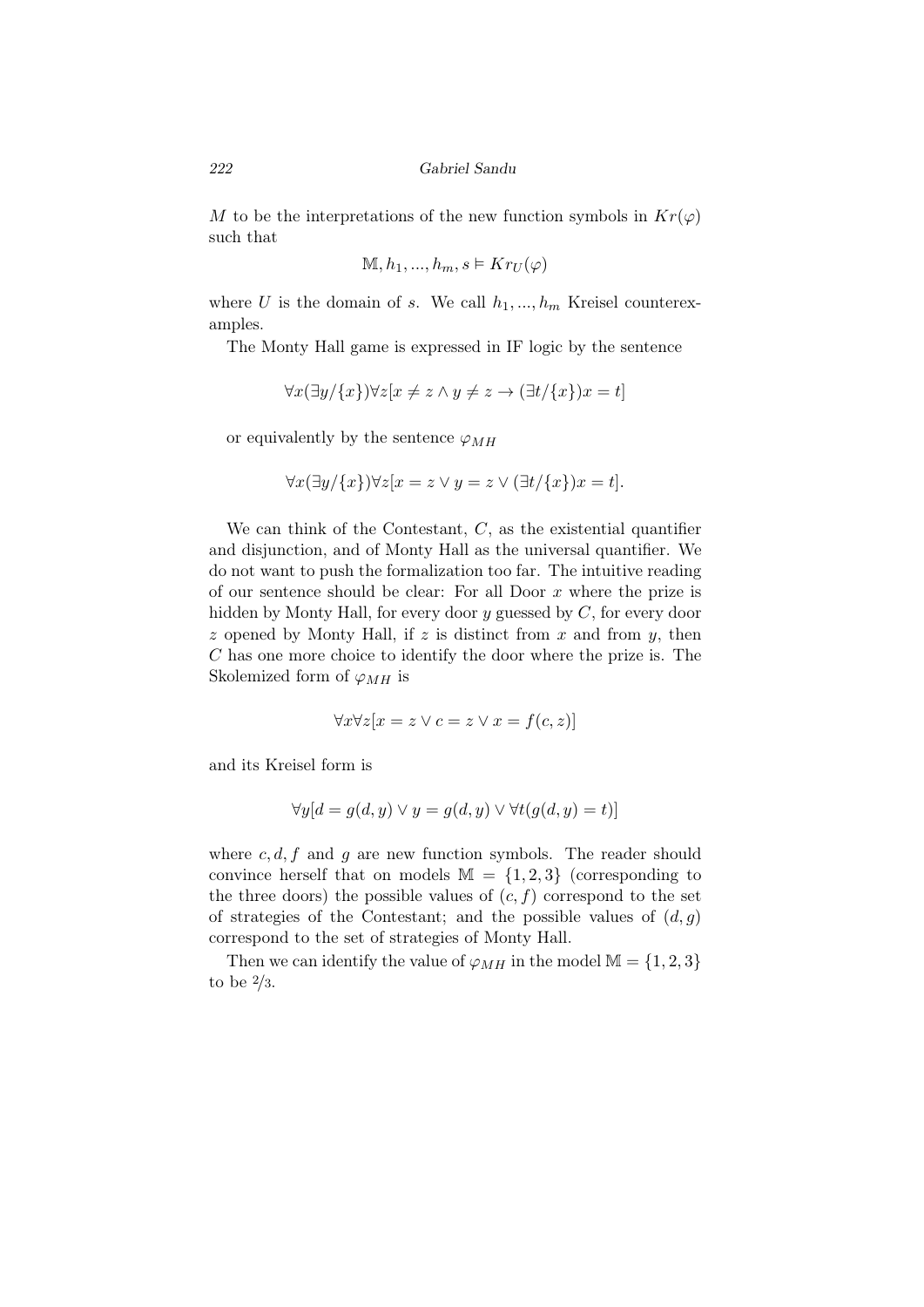# 7 Conclusion

The updated account gave the same solution to the Monty Hall problem as the classical account based on conditional probabilities. Both approaches conditionalize, the former on actions, the second on propositions and yield two posterior probabilities:  $P(D_1/B)$  =  $P(D_2/B) = \frac{2}{3}$  in the latter; and  $P_{c,(v_1,a_3)}(v_1,a_3)$  and  $P_{c,(v_1,a_3)}(v_2,a_3)$  in the former. I take both approaches to provide a solution to a *particular, local, decision theoretical* problem, that of explaining why a particular action is more rational than another in certain particular circumstances.

Yet there are important differences between them. Van Benthem points out that the conditional probabilities account describes what would be the probability that the car is behind door 1 if B *were to happen* (alternatively, if action *a*<sup>3</sup> were to be performed). On the other side, he takes  $P_{(w_1, a_1)}(\varphi)$  (reference to the agent *C* has been erased) to describe rather the probability of  $\varphi$  in the state  $(w_1, a_3)$ reached *now after action a*<sup>3</sup> *has been performed*. 'The [latter] takes place once arrived at one's vacation destination, the [former] is like reading a travel folder and musing about tropical islands. The two points are related, but not identical'.

#### References

- [1] Baltag, A., Moss, L., and S. Solecki, The Logic of Public Announcements, Common Knowledge, and Private Suspicions, *Proceedings TARK*, pp. 43–56, 1988.
- [2] BARBERO, F., and G. SANDU, Signaling in Independence-friendly logic, forthcoming.
- [3] VAN BENTHEM, J., GERBRANDY, J., and B. KOOI, Dynamic Update with Probabilities, *Studia Logica* 93(1):67–96, 2009.
- [4] VAN BENTHEM, J., Conditional Probability Meets Update Logic, *Journal of Logic, Language and Information* 12(4):409–421, 2003.
- [5] GALLIANI, P., and G. SANDU, Games in Natural Language, in R. Verbruke, S. Gosh, and J. van Benthem (eds.), *Handbook of Strategic Reasoning*, Springer. fortchcoming.
- [6] Grinstead, Ch. M., and L. Snell, *Introduction to Probabilities*, American Mathematical Society, 1998 (second edition).